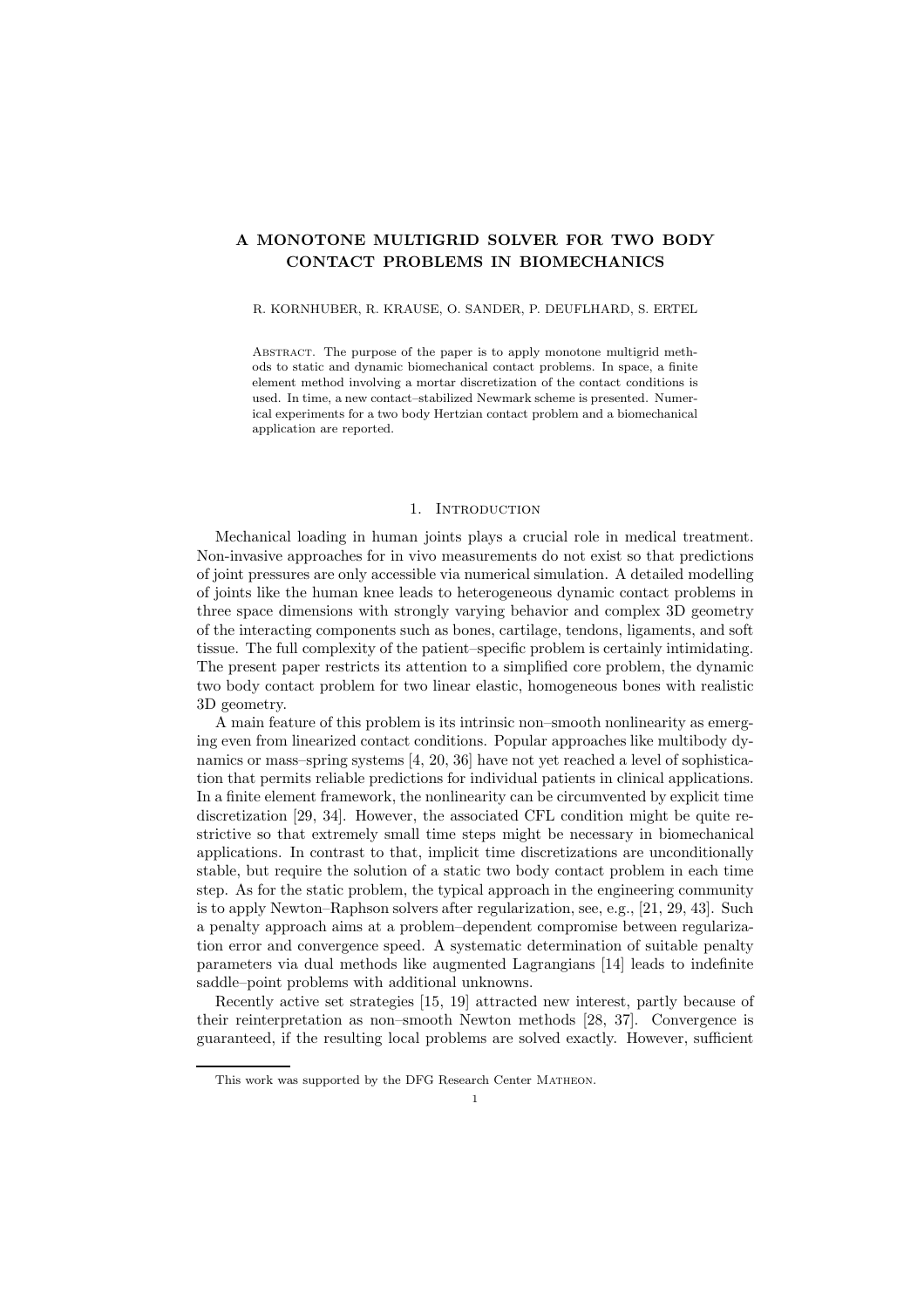accuracy criteria for inexact versions still seem to be an open problem. In addition, there are counterexamples showing that straightforward multigrid methods as applied to the linearized problems might fail to converge [25] and that special variants [24] adapted to current guesses of the free boundary should be used.

Such variants are similar to monotone multigrid methods (MMG) which can be regarded as multilevel versions of well–known projected block Gauß–Seidel relaxations [22, 23, 40]. Exploiting convexity rather than smoothness, monotone multigrid converges globally and does not involve any additional parameters. Asymptotic multigrid convergence rates were shown in the scalar case [22]. For simple model problems the convergence speed was observed to be comparable to usual linear multigrid as applied to related unconstrained problems [23, 40]. It is not all evident a–priori, whether this desirable feature carries over to the more complex biomechanical contact problems.

The purpose of the present paper is to shed some light into this question. In Section 2 we consider the static case. We use a finite element discretization in space involving a mortar discretization of the contact conditions [5, 11, 40]. Well–known instabilities and suboptimal convergence of straightforward node–to–surface representations are avoided in this way. In order to clarify the ideas behind MMG and its implementation, we present algorithms for the Laplacian, Signorini's problem and two body contact in the common framework of successive minimization and prove convergence. In our numerical computations, we consider the two body contact of the human tibia and femur. The highly resolved exact geometry is taken from the Visible Human Data Set [2]. It is clear that the individual geometry of the contact boundary has a strong influence on contact stresses. Hence, starting from a coarse approximation, we successively approximate the geometry by shifting new nodes to the exact boundary in the course of local refinement. A parametrization of the exact boundary is created automatically during the coarsening process [27]. We found that MMG performed like a linear multigrid algorithm. The simultaneous detection of the contact points is hardly visible in the convergence behavior. As for linear multigrid methods, the actual convergence speed was slightly decelerated by the shifting process and the reduced shape regularity of the mesh. Section 3 is devoted to time dependent problems. For time discretization, we present a new contact–stabilized variant from the Newmark family of variational integrators [12, 29, 33, 34]. Numerical comparisons with existing methods [34] of second order display significantly reduced oscillations at the contact boundary together with similar stability and conservation properties. A theoretical justification will be the subject of a forthcoming paper [9]. Using the implicit second–order version of our contact-stabilized time discretization, we finally compute the dynamic contact of tibia and femur illustrating the reliability and efficiency of our approach. Extensions to heterogeneous models involving cortical and trabecular bone [17] as well as tendons and ligaments are the subject of ongoing research.

## 2. Monotone multigrid methods

2.1. Successive minimization and multigrid. We consider the constrained minimization problem

$$
(1) \t u \in \mathcal{K}: \t \mathcal{J}(u) \leq \mathcal{J}(v) \t \forall v \in \mathcal{K}
$$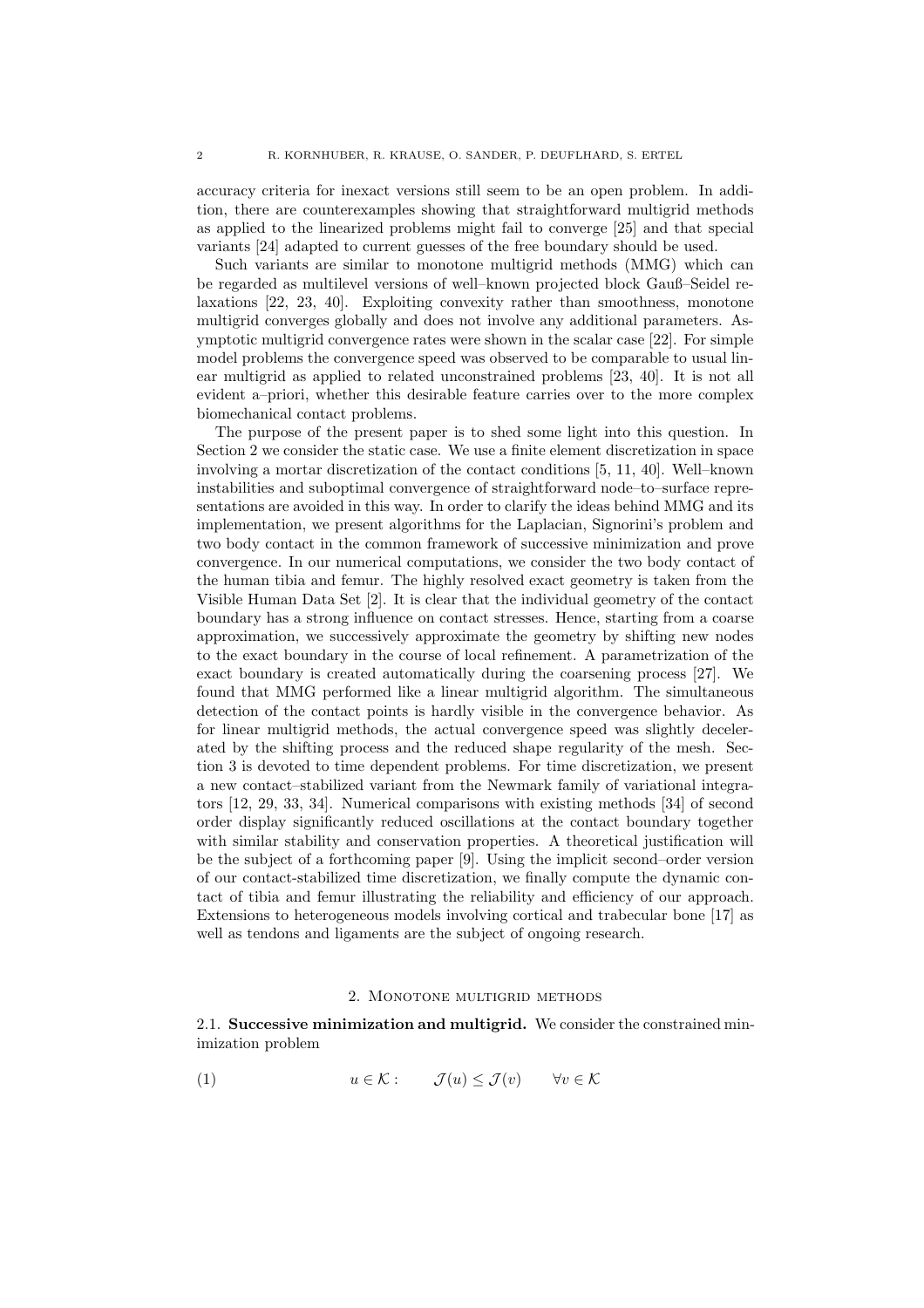where  $\mathcal{K} \subset \mathcal{S}$  is a non-empty, closed, convex subset of the finite–dimensional linear space  $S$  and the quadratic functional

(2) 
$$
\mathcal{J}(v) = \frac{1}{2}a(v, v) - \ell(v)
$$

is generated by a self-adjoint, positive definite bilinear form  $a(\cdot, \cdot)$  and a linear functional  $\ell$  on S, respectively. With these assumptions, (1) admits a unique solution. Now let  $K$  allow for a decomposition

(3) 
$$
\mathcal{K} = \mathcal{K}_1 + \cdots + \mathcal{K}_n, \qquad \mathcal{K}_l \subset U_l,
$$

with local linear subspaces  $U_l \subset S$  that generate an associated splitting of the global space  $S$ ,

$$
(4) \t\t S = U_1 + \cdots + U_n.
$$

Then the corresponding projected block Gauß–Seidel relaxation for the iterative solution of (1) reads as follows. For a given iterate  $w_0 = u^{\nu}$ , we subsequently solve the local minimization problems

(5) 
$$
\mathcal{J}(w_l) = \min_{\substack{v \in U_l \\ w_{l-1} + v \in \mathcal{K}}} \mathcal{J}(w_{l-1} + v), \quad l = 1, \ldots, n,
$$

and the next iterate is  $u^{\nu+1} = w_n$ . It is well-known [13, Chapter 5.4] that, for any initial iterate  $u^0 \in \mathcal{K}$ , the block Gauß–Seidel relaxation (5) converges to the solution  $u$  of  $(1)$ .

In order to increase the convergence speed, one might select a nested sequence of subspaces

$$
\mathcal{X}_0 \subset \mathcal{X}_1 \subset \cdots \subset \mathcal{X}_{J-1} \subset \mathcal{X}_J = \mathcal{S}
$$

and realize a similar relaxation process on each subspace  $\mathcal{X}_k$ ,  $k = 0, \ldots, J - 1$ . To this end, we decompose  $\mathcal{X}_k$  into subspaces

(6) 
$$
\mathcal{X}_k = U_1^{(k)} + \cdots + U_{n_k}^{(k)}
$$

with  $U_l^{(J)} = U_l$ . Then an associated block multilevel relaxation is obtained as follows. From a given iterate  $u^{\nu}$ , we first compute the so-called *smoothed iterate*  $\overline{u}^{\nu}$  by block Gauß–Seidel relaxation (5) on S. Then, starting with  $w_{nj}^{(J)} = \overline{u}^{\nu}$ , we compute intermediate iterates  $w_{n_k}^{(k)}$  for  $k = J - 1, \ldots, 0$  by successive restriction and constrained minimization

(7) 
$$
\mathcal{J}(w_l^{(k)}) = \min_{v \in \mathcal{D}_l^{(k)}} \mathcal{J}(w_{l-1}^{(k)} + v) , \quad l = 1, \dots, n_k , \qquad w_0^{(k)} = w_{n_{k+1}}^{(k+1)} .
$$

Finally, the next iterate is  $u^{\nu+1} = w_{n_0}^{(0)}$ . The condition

$$
(8) \t\t\t w_{l-1}^{(k)} + \mathcal{D}_l^{(k)} \subset \mathcal{K}
$$

on the closed, convex subsets  $\mathcal{D}_l^{(k)} \subset U_l^{(k)}$  $\ell_l^{(k)}$  preserves the convergence of the block Gauß–Seidel relaxation (5).

THEOREM 1. Assume that condition  $(3)$  on K and condition  $(8)$  are satisfied. Then, for any initial iterate  $u^0 \in \mathcal{K}$ , the block multilevel relaxation (7) converges to the solution  $u$  of  $(1)$ .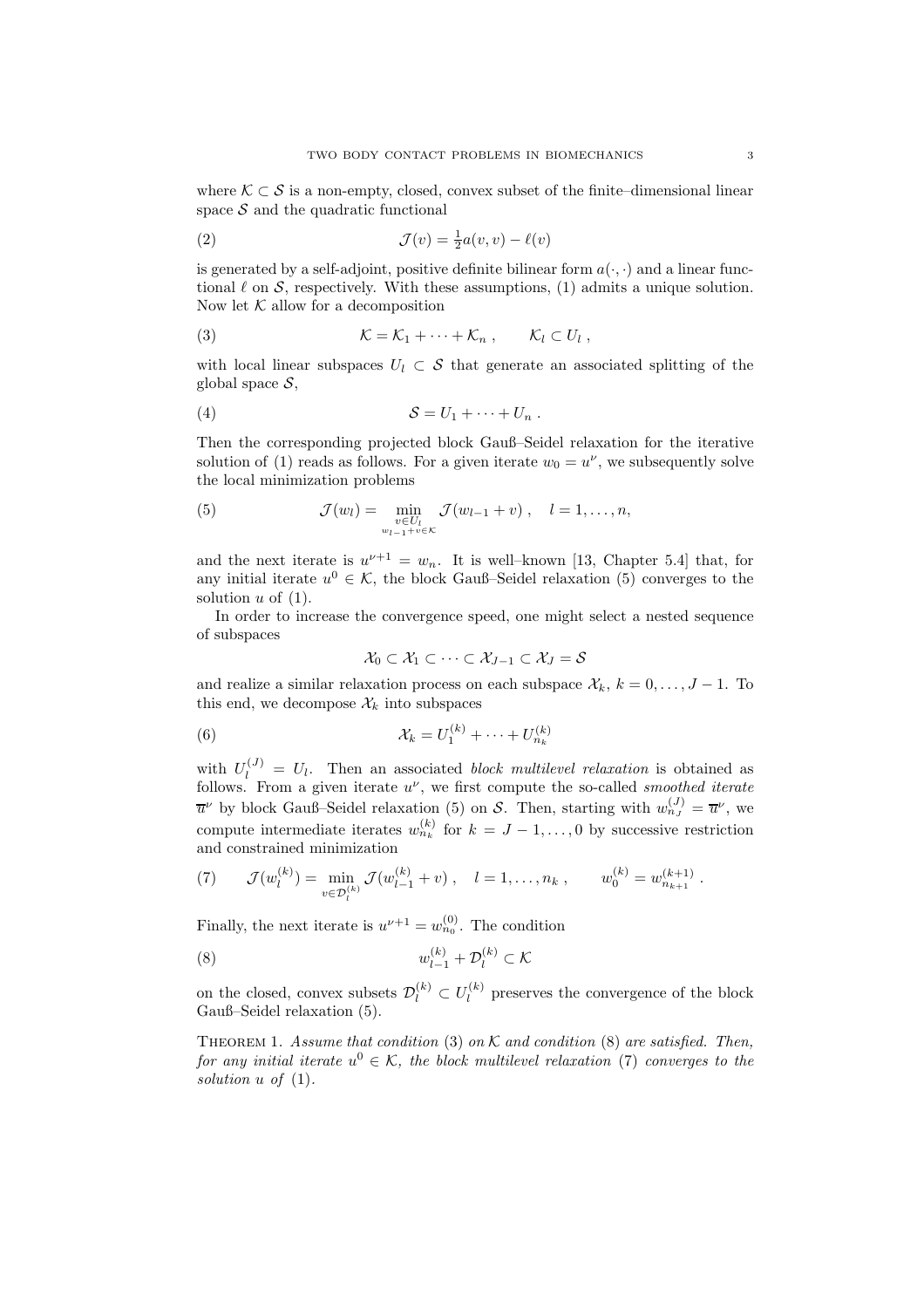The proof is omitted here since it is essentially the same as for Theorem 3.1 in [30] or Theorem 2.1 in [22].

It turns out that a proper selection of the subspaces  $\mathcal{X}_k$  is crucial for the fast convergence of the multilevel relaxation. This will be illustrated by two examples.

2.1.1. Classical multigrid for the discretized Laplacian. Let  $\Omega \subset \mathbb{R}^d$  be a polyhedral domain and let  $\Gamma_D \subset \partial\Omega$  have positive measure. Then

$$
\mathcal{S} = \{ v \in C(\Omega) \mid v|_T \text{ is linear } \forall T \in \mathcal{T}, v|_{\Gamma_D} = 0 \}
$$

stands for the space of linear finite elements with Dirichlet boundary conditions with respect to some triangulation  $T$  of  $\Omega$ . The standard nodal basis functions are denoted by  $\lambda_p, p \in \mathcal{N}$ , where  $\mathcal{N}$  is the subset of the vertices of T lying in  $\overline{\Omega} \setminus \Gamma_D$ . We define  $K = S$  and

$$
a(v, w) = (\nabla v, \nabla w)_{L^2(\Omega)}, \quad \ell(v) = (f, v)_{L^2(\Omega)}, \qquad v, w \in \mathcal{S},
$$

for some given  $f \in L^2(\Omega)$ . Then (1) becomes the discretization of a Poisson equation with homogeneous Dirichlet conditions on  $\Gamma_D$  and Neumann conditions on  $\partial\Omega\setminus\Gamma_D$ .

Selecting the subspaces

$$
U_p = \text{span}\{\lambda_p\} , \qquad p \in \mathcal{N} ,
$$

we recover the classical Gauß–Seidel relaxation. Now we assume that a hierarchy

$$
\mathcal{S}_0\subset\cdots\subset\mathcal{S}_J=\mathcal{S}
$$

of finite element spaces  $S_k$  associated with a sequence of nested triangulations  $\mathcal{T}_k$ with vertices  $\mathcal{N}_k$  is available, e.g. from some adaptive refinement process. Let  $\lambda_p^{(k)}$ ,  $p \in \mathcal{N}_k$ , denote the standard nodal basis of  $\mathcal{S}_k$ . Then the choice

$$
\mathcal{X}_k = \mathcal{S}_k \ , \qquad U_p^{(k)} = \text{span}\{\lambda_p^{(k)}\} \ , \quad p \in \mathcal{N}_k \ ,
$$

provides a V –cycle of the classical multigrid method with one Gauß–Seidel presmoothing step. The weights  $r_{pq} = \lambda_p^{(k)}(q)$  of the canonical Galerkin restriction and prolongation can be read from the nodal representation

(9) 
$$
\lambda_p^{(k)} = \sum_{q \in \mathcal{N}_{k+1}} \lambda_p^{(k)}(q) \lambda_q^{(k+1)}.
$$

Additional smoothing steps, postsmoothing, or W–cycles can be formulated in a similar way (cf.  $[41, 42]$ ).

2.1.2. Truncated monotone multigrid for obstacle problems. We consider the same situation as above with the only difference that  $K$  now takes the form

$$
\mathcal{K} = \{ v \in \mathcal{S} \mid v(p) \le \varphi(p), \ p \in \mathcal{N} \}
$$

with some prescribed obstacle function  $\varphi \in \mathcal{S}$ .

From the previous example 2.1.1, we keep the choice  $U_p = \text{span}\{\lambda_p\}$  which now leads to the projected Gauß–Seidel relaxation on the fine grid. In order to construct suitable coarse grid spaces  $\mathcal{X}_k$ , we first introduce the coincidence set

$$
\mathcal{N}^{\bullet}(\overline{u}^{\nu}) = \{ p \in \mathcal{N} \mid \overline{u}^{\nu}(p) = \varphi(p) \}
$$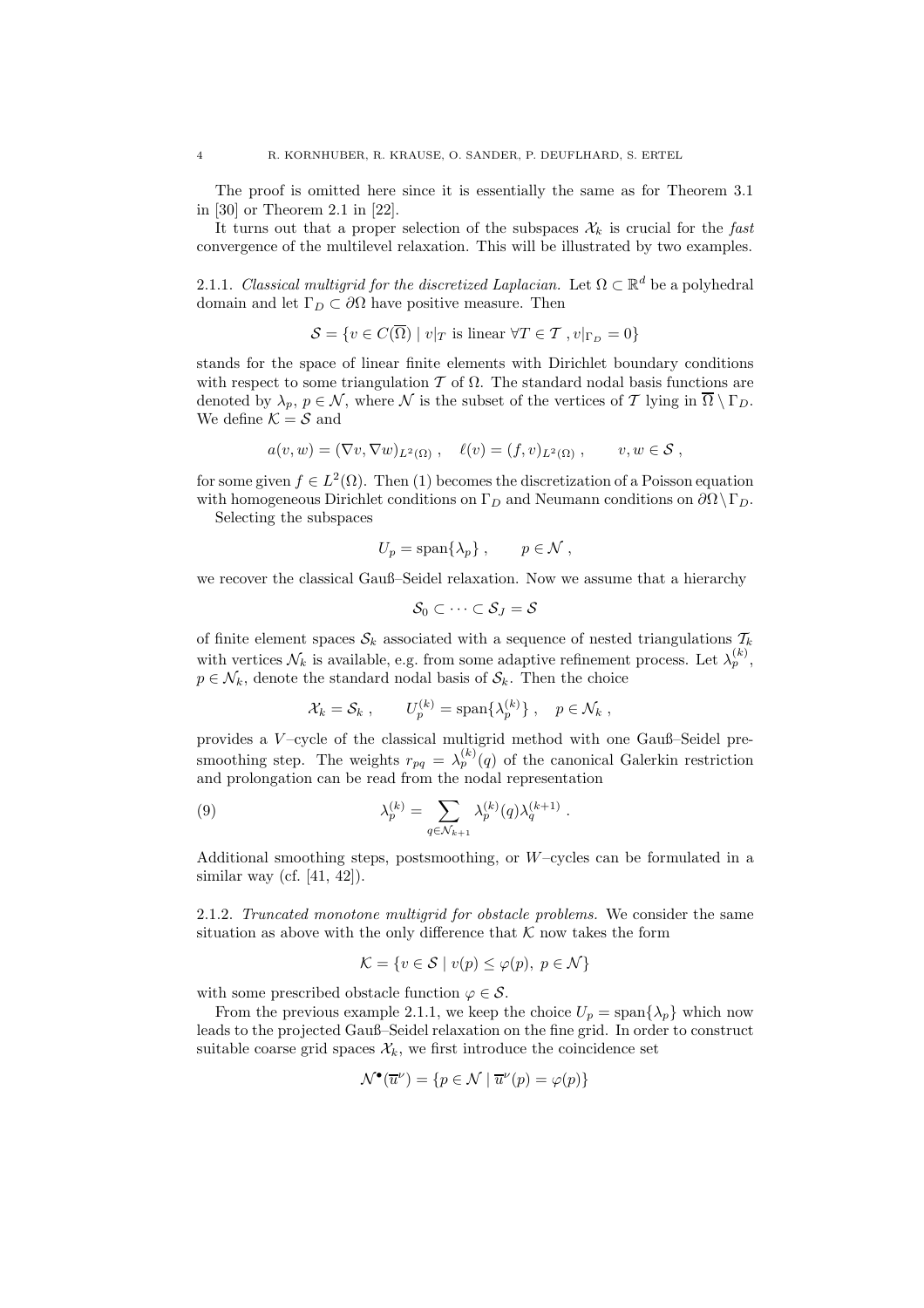

FIGURE 1. Truncated hat function  $\mu_p^{(J-1)}$  and restriction  $r_{J-1}$ 

of some smoothed iterate  $\overline{u}^{\nu}$ . As, in general, approximate or exact coincidence sets cannot be represented on coarse grids, the spaces  $\mathcal{X}_k$  are constructed in such a way that no correction takes place at  $p \in \mathcal{N}^{\bullet}(\overline{u}^{\nu})$ . Starting with

$$
\mu_p^{(J)} = \left\{ \begin{array}{ll} 0\ , & \text{if } p \in \mathcal{N}^\bullet(\overline{u}^\nu) \\[1ex] \lambda_p\ , & \text{else} \end{array} \right. \ , \qquad p \in \mathcal{N} \ ,
$$

we recursively define *truncated* nodal basis functions  $\mu_p^{(k)}$  by

(10) 
$$
\mu_p^{(k)} = \sum_{q \in \mathcal{N}_{k+1}} \lambda_p^{(k)}(q) \mu_q^{(k+1)}, \qquad p \in \mathcal{N}_k, \qquad k = J-1, \dots, 0.
$$

Note that (10) can be directly translated into a Galerkin restriction with the modified weights  $r_{pq} = 0$  for  $q \in \mathcal{N}_{k+1} \cap \mathcal{N}^{\bullet}(\overline{u}^{\nu})$ . We finally set

$$
\mathcal{X}_k = \sum_{p \in \mathcal{N}_k} U_p^{(k)} , \qquad U_p^{(k)} = \text{span}\{ \mu_p^{(k)} \} ,
$$

to recover a truncated monotone multigrid method [22]. Note that  $\mathcal{X}_k \not\subset \mathcal{S}_k$  in general and that  $\mathcal{X}_k$  may vary in each iteration step. The local coarse grid constraints appearing in (7) take the form

(11) 
$$
\mathcal{D}_p^{(k)} = \{ v = v_p \mu_p^{(k)} \mid v_p \le \psi^{(k)}(p) \} \subset U_p^{(k)}
$$

where the defect obstacles  $\psi^{(k)} \in \mathcal{S}_k$  are recursively defined by

(12) 
$$
\psi^{(k)} = r_k \left( \psi^{(k+1)} - v^{(k+1)} \right) , \qquad \psi^{(J)} = \varphi - u^{\nu} ,
$$

with  $v^{(k)} = w_{n_k}^{(k)} - w_0^{(k)} \in \mathcal{X}_k$  denoting the current correction on level k. Condition (8) is then a consequence of the monotonicity

$$
0 \le r_k v \le v \;, \qquad \forall v \in \mathcal{S}_{k+1} \;, \; 0 \le v \;.
$$

For example, the restriction operators  $r_k : \mathcal{S}_{k+1} \to \mathcal{S}_k$  defined by

$$
r_k v(p) = \begin{cases} \min\{v(q) \mid q \in \mathcal{N}_{k+1} \cap \text{int } \operatorname{supp} \mu_p^{(k)}\}, & \text{if } \mu_p^{(k)} \neq 0 \\ 0, & \text{else} \end{cases}, \quad p \in \mathcal{N}_k,
$$

have this property. The resulting algorithm is globally convergent by Theorem 1 and can be implemented as a multigrid  $V$ -cycle with modified restriction/prolongation and projected Gauß–Seidel smoothing. Asymptotic multigrid convergence rates have been established for non-degenerate problems. We refer to [22] for details.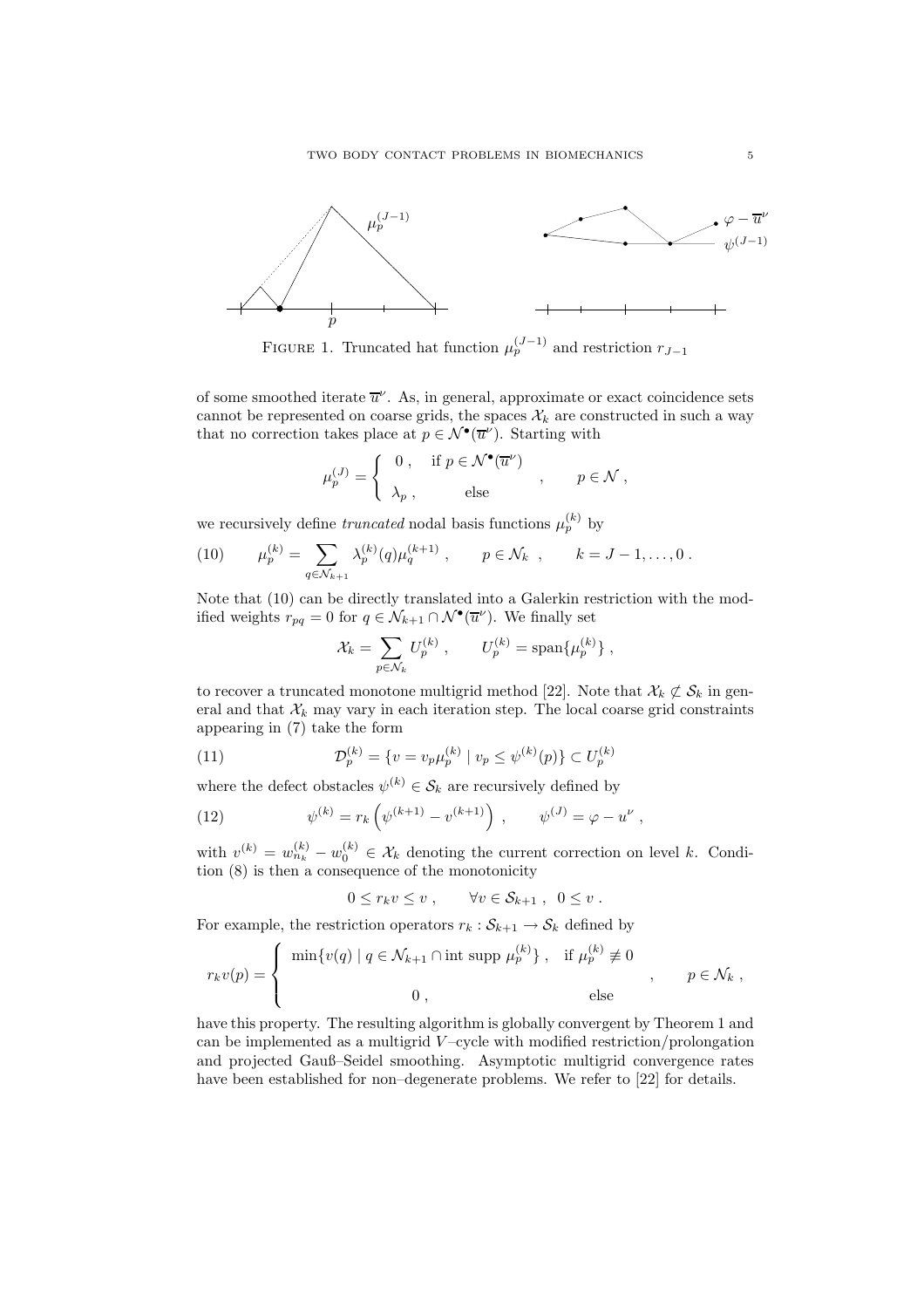

Figure 2. Signorini's problem

2.2. Signorini's problem in linear elasticity. Let  $\Omega \subset \mathbb{R}^d$  be a polyhedral domain, representing a linear elastic body. The boundary  $\partial\Omega$  is decomposed into three disjoint parts

$$
\partial\Omega = \Gamma_D \cup \Gamma_N \cup \Gamma.
$$

Assume that  $\Omega$  is clamped at  $\Gamma_D$  and that deformation of  $\Omega$  is caused by the volume force density f and the traction force density t on  $\Gamma_N$ . Signorini's problem amounts to the solution of the corresponding equilibrium conditions subject to the constraint that the normal displacements on  $\Gamma$  must not exceed the normal gap  $g \geq 0$  between  $\Omega$  and a rigid foundation (see Figure 2). More precisely, the set of admissible displacements is given by

$$
\mathcal{K}^* = \{ \mathbf{v} \in H \mid \mathbf{v} \cdot \mathbf{n} \leq g \text{ a.e. on } \Gamma \},
$$

with *n* denoting the outward normal on  $\partial\Omega$  and  $H = \{v \in H^1(\Omega)^d \mid v|_{\Gamma_D} = 0\}.$ Then the weak formulation of Signorini's problem can be written as the constrained minimization problem

.

(13) 
$$
\mathbf{u}^* \in \mathcal{K}^* : \quad \mathcal{J}(\mathbf{u}^*) \leq \mathcal{J}(\mathbf{v}) \quad \forall \mathbf{v} \in \mathcal{K}^*
$$

The quadratic energy  $\mathcal J$  has the form (2) with  $a(\cdot, \cdot)$  and  $\ell$  defined by

(14)  

$$
a(\mathbf{v}, \mathbf{w}) = \int_{\Omega} \frac{E}{2(1+\nu)} \varepsilon(\mathbf{v}) : \varepsilon(\mathbf{w}) + \frac{E\nu}{2(1+\nu)(1-2\nu)} \text{div}\mathbf{v} \text{ div}\mathbf{w} dx,
$$

$$
\ell(\mathbf{v}) = \int_{\Omega} \mathbf{f} \cdot \mathbf{v} dx + \int_{\Gamma_N} \mathbf{t} \cdot \mathbf{v} d\sigma,
$$

involving Young's modulus  $E$ , Poisson ratio  $\nu$  and the linearized strain tensor

$$
\varepsilon_{ij}(\boldsymbol{v})=\frac{1}{2}(\partial_i v_j+\partial_j v_i)\;,\qquad i,j=1,\ldots,d\;.
$$

For existence and uniqueness results we refer to [21, p. 113].

We now consider a discretized version based on the finite element space

(15) 
$$
\mathcal{S} = \{ \mathbf{v} \in H \mid v_i|_T \text{ is linear } \forall T \in \mathcal{T}, i = 1, ..., d \}
$$

associated with some given triangulation  $T$  of  $\Omega$ . S is spanned by the nodal basis

$$
\lambda_p \boldsymbol{E}^i, \quad i=1,\ldots,d, \ p \in \mathcal{N},
$$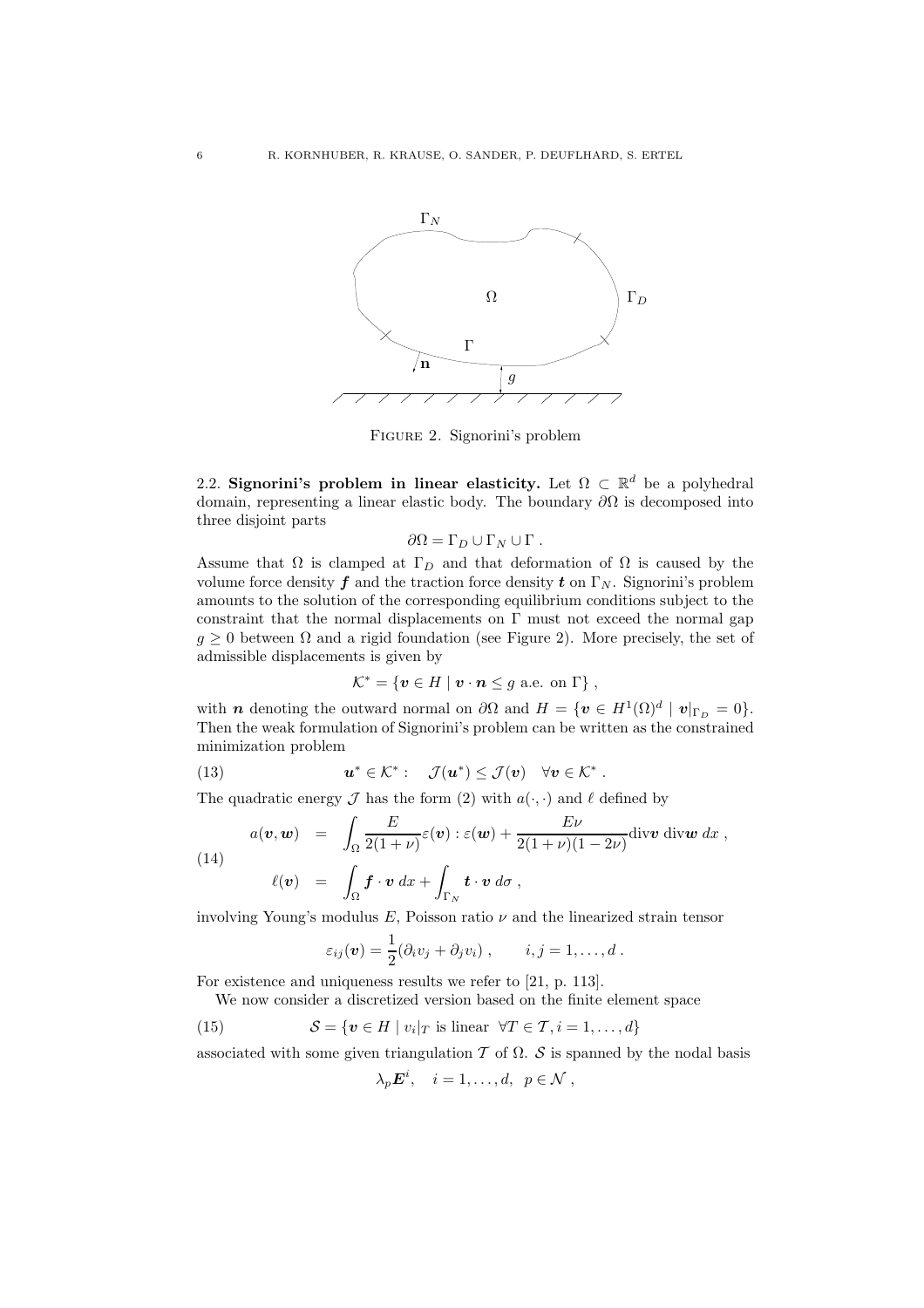with the Cartesian unit vectors  $\mathbf{E}^i \in \mathbb{R}^d$  and the subset  $\mathcal N$  of the vertices of  $\mathcal T$  lying in  $\overline{\Omega} \setminus \Gamma_D$ . The set  $\mathcal{K} \subset \mathcal{S}$  of admissible approximate displacements is defined by

$$
\mathcal{K} = \{ \boldsymbol{v} \in \mathcal{S} \mid \boldsymbol{v}(p) \cdot \boldsymbol{n}(p) \le g(p) \quad \forall p \in \Gamma \cap \mathcal{N} \}.
$$

With these specifications our model problem (1) becomes a finite element discretization of Signorini's problem (13). Optimal error estimates are available for  $H^2$ – regular problems. We refer to [18, p. 109] or [21, p. 127] for details.

In order to derive a monotone multigrid method for the discretized Signorini problem, we have to specify local subspaces  $U_p$  and coarse grid spaces  $\mathcal{X}_k$ ,  $U_p^{(k)}$ . The d–dimensional subspaces

$$
U_p = \text{span}\{\lambda_p \mathbf{E}^i \mid i = 1, \dots, d\} \;, \qquad p \in \mathcal{N} \;,
$$

generate a splitting (4) of S. Note that  $K$  can be decomposed into the subsets

$$
\mathcal{K}_p = \{ \boldsymbol{v} \in U_p \mid \boldsymbol{v}(p) \cdot \boldsymbol{n}(p) \le g(p) \}
$$

according to (3). Hence, the associated block Gauß–Seidel relaxation is convergent.

The definition of  $\mathcal{X}_k$  is based on an underlying hierarchy of triangulations  $\mathcal{T}_0$ ,  $\ldots, \mathcal{T}_J = \mathcal{T}$  with nodes  $\mathcal{N}_k$  and a corresponding nested sequence of scalar finite element spaces spanned by the nodal basis functions  $\lambda_p^{(k)}$ ,  $p \in \mathcal{N}_k$ . Assuming that block Gauß–Seidel relaxation is applied to some iterate  $u^{\nu}$ , the resulting smoothed iterate  $\overline{u}^{\nu}$  gives rise to the current approximation approximate coincidence set

$$
\mathcal{N}^{\bullet}(\overline{\mathbf{u}}^{\nu}) = \{ p \in \mathcal{N} \cap \Gamma \mid \overline{\mathbf{u}}^{\nu}(p) \cdot \mathbf{n}(p) = g(p) \} .
$$

of the exact coincidence set  $\mathcal{N}^{\bullet}(\mathbf{u})$ . As  $\mathcal{N}^{\bullet}(\overline{\mathbf{u}}^{\nu})$  has no representation on coarse grids the spaces  $\mathcal{X}_k$  are constructed in such a way that no normal corrections at  $p \in \mathcal{N}^{\bullet}(\overline{\mathbf{u}}^{\nu})$  can occur. Following [23], we first choose a local orthonormal basis  $e^{i}(p)$  of  $\mathbb{R}^{d}$  with the properties  $e^{1}(p) = n(p)$   $\forall p \in \mathcal{N} \cap \Gamma$  and  $e^{i}(p) = E^{i}$   $\forall p \in \mathcal{N} \setminus \Gamma$ . Then, starting with

(16) 
$$
\left(\boldsymbol{\mu}_p^{(J)}\right)^i = \begin{cases} 0, & \text{if } i = 1 \text{ and } p \in \mathcal{N}^\bullet(\overline{\boldsymbol{u}}^{\nu}) \\ \lambda_p \boldsymbol{e}^i(p), & \text{else} \end{cases}
$$

we recursively define truncated basis functions

(17) 
$$
\left(\mu_p^{(k)}\right)^i = \sum_{q \in \mathcal{N}_{k+1}} \lambda_p^{(k)}(q) \sum_{j=1}^d e^i(p) \cdot e^j(q) \left(\mu_q^{(k+1)}\right)^j.
$$

We emphasize that (17) can be directly translated into restriction and prolongation operators. The weighting factors  $e^{i}(p) \cdot e^{j}(q)$  are intended to avoid large energy of the functions  $(\mu_p^{(k)})^i$  which in turn would lead to poor convergence speed of the corresponding iterative scheme. By construction, we have  $(\mu_p^{(k)})^i(q) \cdot \mathbf{n}(q) = 0$ , if  $q \in \mathcal{N}^{\bullet}(\overline{u}^{\nu})$ . Hence,  $\mathcal{N}^{\bullet}(\overline{u}^{\nu})$  is not affected by corrections in the direction of  $(\mu_p^{(k)})^i$ . Otherwise,  $(\mu_p^k)^i$  behaves like a coarse grid nodal basis function, i.e.,

$$
\left(\boldsymbol{\mu}_p^{(k)}\right)^i(q) \cdot \boldsymbol{e}^j(q) = \lambda_p^{(k)}(q) \boldsymbol{e}^i(p) \cdot \boldsymbol{e}^j(q)
$$

holds for  $j \neq 1$  or  $q \notin \mathcal{N}^{\bullet}(\overline{\bm{u}}^{\nu})$ . Moreover, we have  $(\mu_p^{(k)})^i = \lambda_p^{(k)} E^i$  provided that p is sufficiently far away from  $\Gamma$  or, more precisely, int supp  $\lambda_p^{(k)} \cap \mathcal{N}^{\bullet}(\overline{u}^{\nu}) = \emptyset$ .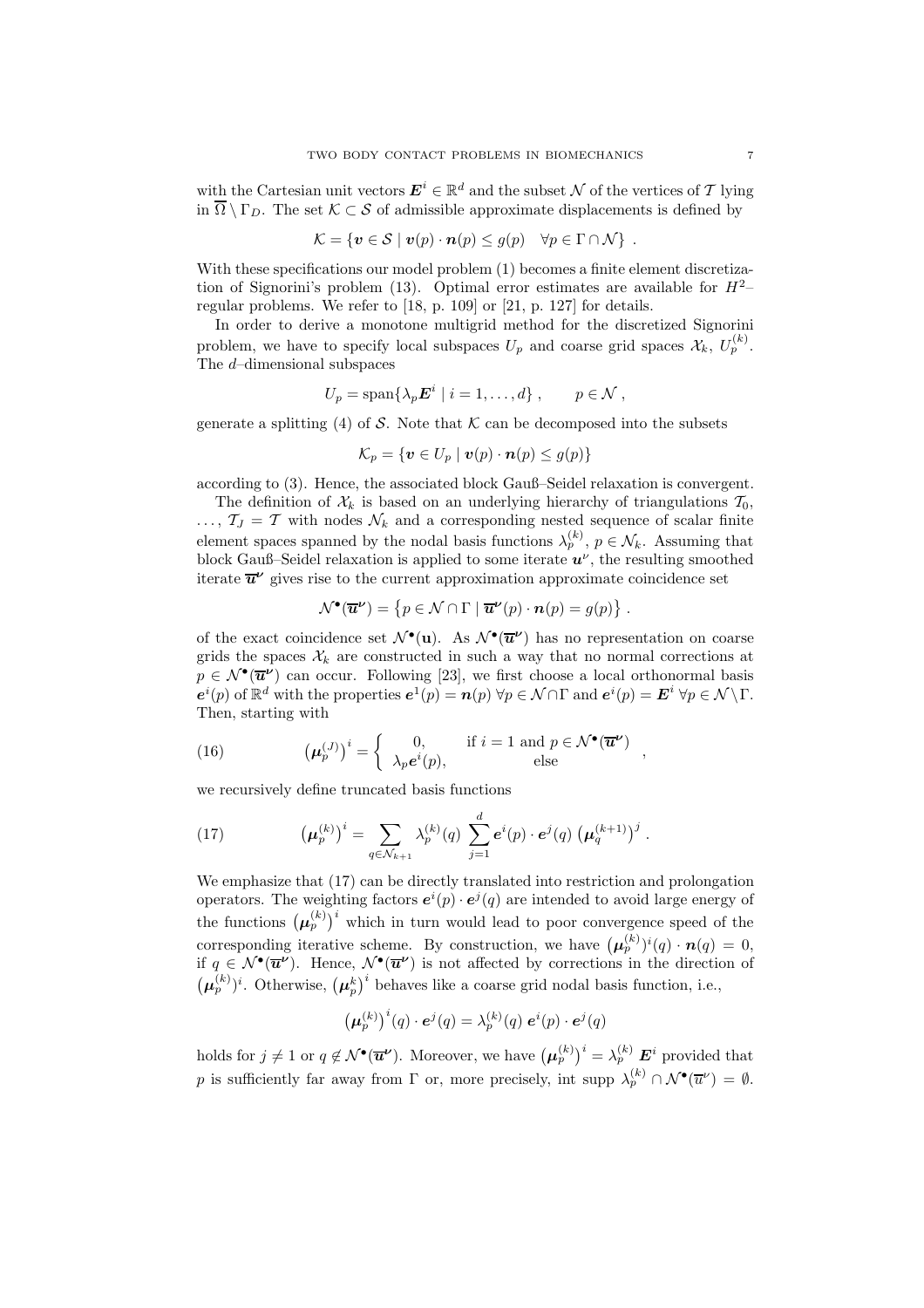

Figure 3. Two body contact problem

In the special case of constant normal directions, (17) reduces to the canonical restriction

(18) 
$$
\left(\mu_p^{(k)}\right)^i = \sum_{q \in \mathcal{N}_{k+1}} \lambda_p^{(k)}(q) \left(\mu_q^{(k+1)}\right)^i.
$$

We finally set

$$
\mathcal{X}_k = \sum_{p \in \mathcal{N}_k} U_p^{(k)} , \qquad U_p^{(k)} = \text{span} \left\{ \left( \boldsymbol{\mu}_p^{(k)} \right)^1, \ldots, \left( \boldsymbol{\mu}_p^{(k)} \right)^d \right\} .
$$

In analogy to (11), the coarse grid constraints  $\mathcal{D}_p^{(k)}$  take the form

$$
(19) \quad \mathcal{D}_p^{(k)} = \left\{ \boldsymbol{v} = \sum_{i=1}^d v_p^i \big( \boldsymbol{\mu}_p^{(k)} \big)^i \mid v_p^i \in \left[ \big( \underline{\psi}_p^{(k)} \big)^i, \big( \overline{\psi}_p^{(k)} \big)^i \right], \ i = 1, \dots, d \right\} \subset U_p^{(k)}
$$

with obstacles  $(\psi^{(k)}_n)$  $\overline{(\psi_p^{(k)})}^i, \; \big(\overline{\psi}_p^{(k)}\big)$  $\binom{k}{p}^i$  providing the monotonicity condition (8). Similar to (12), such obstacles can be obtained by successive update and restriction. We refer to [23] for details.

The resulting monotone multigrid method is convergent by Theorem 1 and can be implemented as a multigrid  $V$ -cycle with projected block Gauß–Seidel smoothing.

2.3. Static two body contact. We consider the polyhedral domain  $\Omega = \Omega_m \cup \Omega_s$ representing two elastic bodies  $\Omega_m$ ,  $\Omega_s \subset \mathbb{R}^d$ , where the subscripts m, s stand for master and slave in the mortar discretization below. We assume that  $\Omega_m$ ,  $\Omega_s$  are sufficiently close in the reference configuration and have empty intersection. Each of the boundaries is divided into three disjoint subsets

$$
\partial\Omega_i = \Gamma_{D,i} + \Gamma_{N,i} + \Gamma_i \qquad i = m, s .
$$

The bodies are clamped at  $\Gamma_{D,i}$ . Deformation is caused by volume forces and traction forces at  $\Gamma_{N,i}$ . No penetration must occur at the possible contact boundary  $\Gamma = \Gamma_m \cup \Gamma_s$ . For a more precise formulation of this constraint, we assume that  $\Gamma_m$ and  $\Gamma_s$  can be identified by a smooth, bijective mapping

$$
\Phi:\Gamma_s\to\Gamma_m.
$$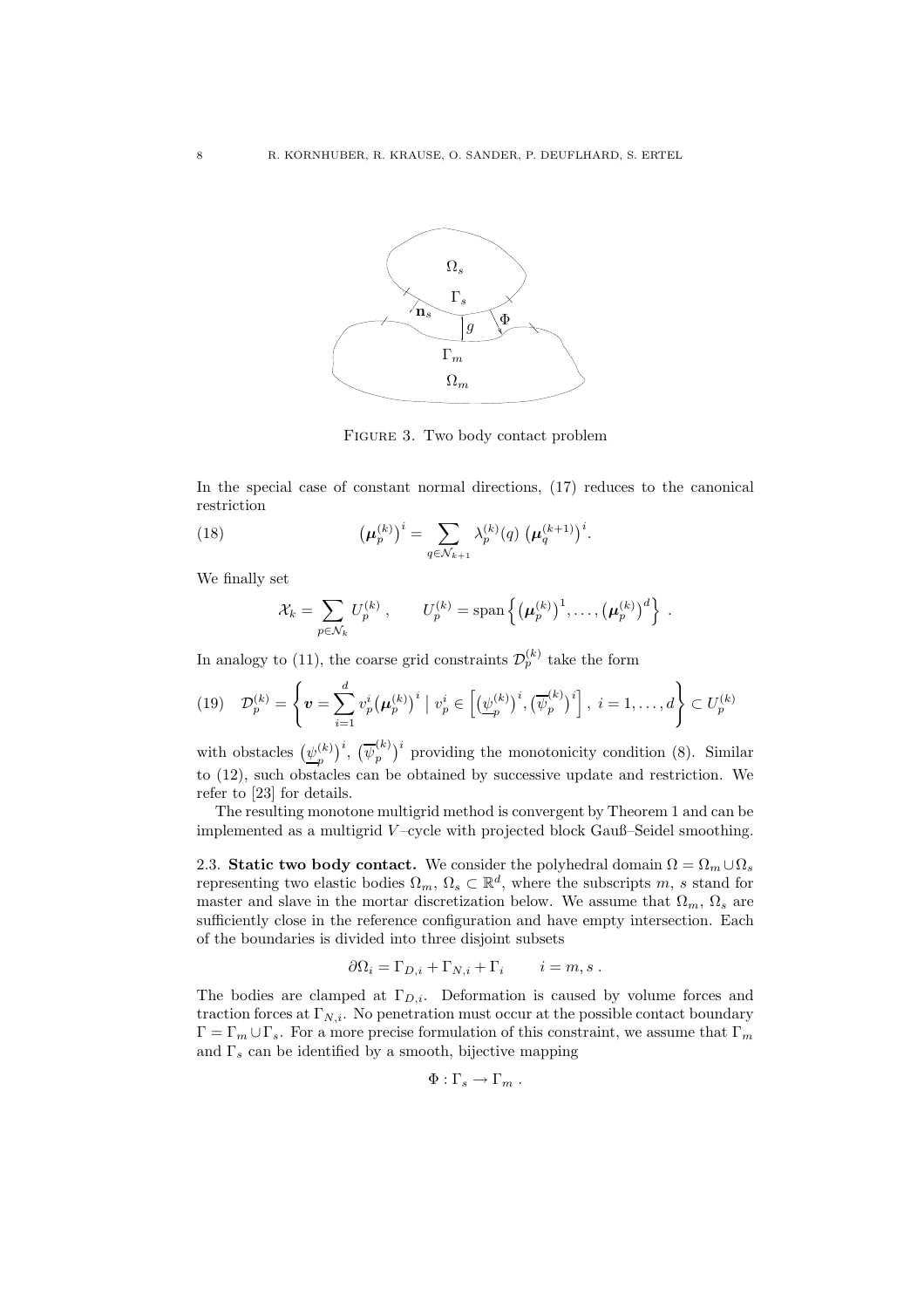In the numerical experiments to be reported later, we simply use normal projection. Introducing the jump

$$
[\bm{v}]=\bm{v}|_{\Gamma_s}-\bm{v}|_{\Gamma_m}\circ \Phi
$$

of functions  $\mathbf{v}: \Gamma_m \cup \Gamma_s \to \mathbb{R}^d$ , the non-penetration condition can be written as

$$
(20) \t\t\t [v] \cdot n_s \leq g.
$$

Here,  $n_s$  denotes the outward normal on  $\Gamma_s$ , and  $g: \Gamma_s \to \mathbb{R}, g \geq 0$ , is the initial normal gap between  $\Omega_m$  and  $\Omega_s$  (see Figure 3). Condition (20) leads to the closed convex subset of admissible displacements

$$
\mathcal{K}^* = \{ \boldsymbol{v} \in H \mid [\boldsymbol{v}] \cdot \boldsymbol{n}_s \leq g \text{ a.e. on } \Gamma_s \}
$$

of the solution space  $H$ ,

$$
H = H_m \times H_s , \qquad H_i = \{ \boldsymbol{v} \in (H^1(\Omega))^d \mid \boldsymbol{v}|_{\Gamma_{D,i}} = 0 \} .
$$

We consider the two body contact problem

(21) 
$$
\mathbf{u}^* \in \mathcal{K}^* : \quad \mathcal{J}(\mathbf{u}^*) \leq \mathcal{J}(\mathbf{v}) \quad \forall \mathbf{v} \in \mathcal{K}^*
$$

with a quadratic energy  $\mathcal J$  of the form (2). Denoting  $v = (v_m, v_s), w = (w_m, w_s) \in$ H the bilinear form  $a(\cdot, \cdot)$  and the linear functional  $\ell$  are given by

$$
a(\boldsymbol{v},\boldsymbol{w}) = a_m(\boldsymbol{v}_m,\boldsymbol{w}_m) + a_s(\boldsymbol{v}_s,\boldsymbol{w}_s) , \qquad \ell(\boldsymbol{v}) = \ell_m(\boldsymbol{v}_m) + \ell_s(\boldsymbol{v}_s) ,
$$

where  $a_i(\cdot, \cdot)$ ,  $\ell_i$  are defined according to (14). For existence, uniqueness and regularity results, we refer, e.g., to [7, 16].

We now describe a finite element discretization of (21). In analogy to (15), the underlying finite element space S, based on a triangulation  $\mathcal{T} = \mathcal{T}_m \cup \mathcal{T}_s$  of  $\Omega =$  $\Omega_m \cup \Omega_s$ , is spanned by the canonical nodal basis functions  $\lambda_p \mathbf{E}^i$ ,  $p \in \mathcal{N} = \mathcal{N}_m \cup \mathcal{N}_s$ . We assume that  $\Gamma_s$  is resolved by  $\mathcal{T}_s$  in the sense that  $\Gamma_s$  can be represented as the union of faces  $F \in \mathcal{F}_{\Gamma_s}$  of elements  $T \in \mathcal{T}_s$ . Following [40], the constraints are then incorporated in a weak sense. More precisely, the set  $K^*$  is approximated by

$$
\mathcal{K} = \{ \boldsymbol{v} \in \mathcal{S} \mid ([\boldsymbol{v}] \cdot \boldsymbol{n}_s, \psi_q)_{\Gamma_s} \leq (g, \psi_q)_{\Gamma_s} \; \forall q \in \mathcal{N}_{\Gamma_s} \}
$$

denoting  $(v, w)_{\Gamma_s} = \int_{\Gamma_s} v(x)w(x) d\sigma$  and  $\mathcal{N}_{\Gamma_s} = \mathcal{N}_s \cap \Gamma_s$ . Dual basis functions  $\psi_q$ with the bi–orthogonality property

$$
(\lambda_p|_{\Gamma_s}, \psi_q)_{\Gamma_s} = \delta_{p,q} \quad \forall p, q \in \mathcal{N}_{\Gamma_s}
$$

have been introduced and analyzed in [39].

We now concentrate on monotone multigrid methods for the resulting discrete two body problem of the form  $(1)$ . The crucial step towards a nodal splitting  $(4)$ is the following hierarchical decomposition

$$
(22) \t\t S = V \oplus W
$$

into the subspaces

$$
\mathcal{V} = \{ \boldsymbol{v} \in \mathcal{S} \mid ([\boldsymbol{v} \cdot \boldsymbol{E}^i])_{\Gamma_s} = 0 \ \forall i = 1, \ldots, d, \ p \in \mathcal{N}_{\Gamma_s} \},
$$

$$
\mathcal{W} = \{ \boldsymbol{v} \in \mathcal{S} \mid \boldsymbol{v}(p) = 0 \ \forall p \in \mathcal{N} \setminus \mathcal{N}_{\Gamma_s} \},
$$

as proposed in [40]. The space  $V$  is spanned by the nodal basis

$$
\mu_p \mathbf{E}^i
$$
,  $i = 1, ..., d$ ,  $p \in \mathcal{N} \setminus \mathcal{N}_{\Gamma_s}$ ,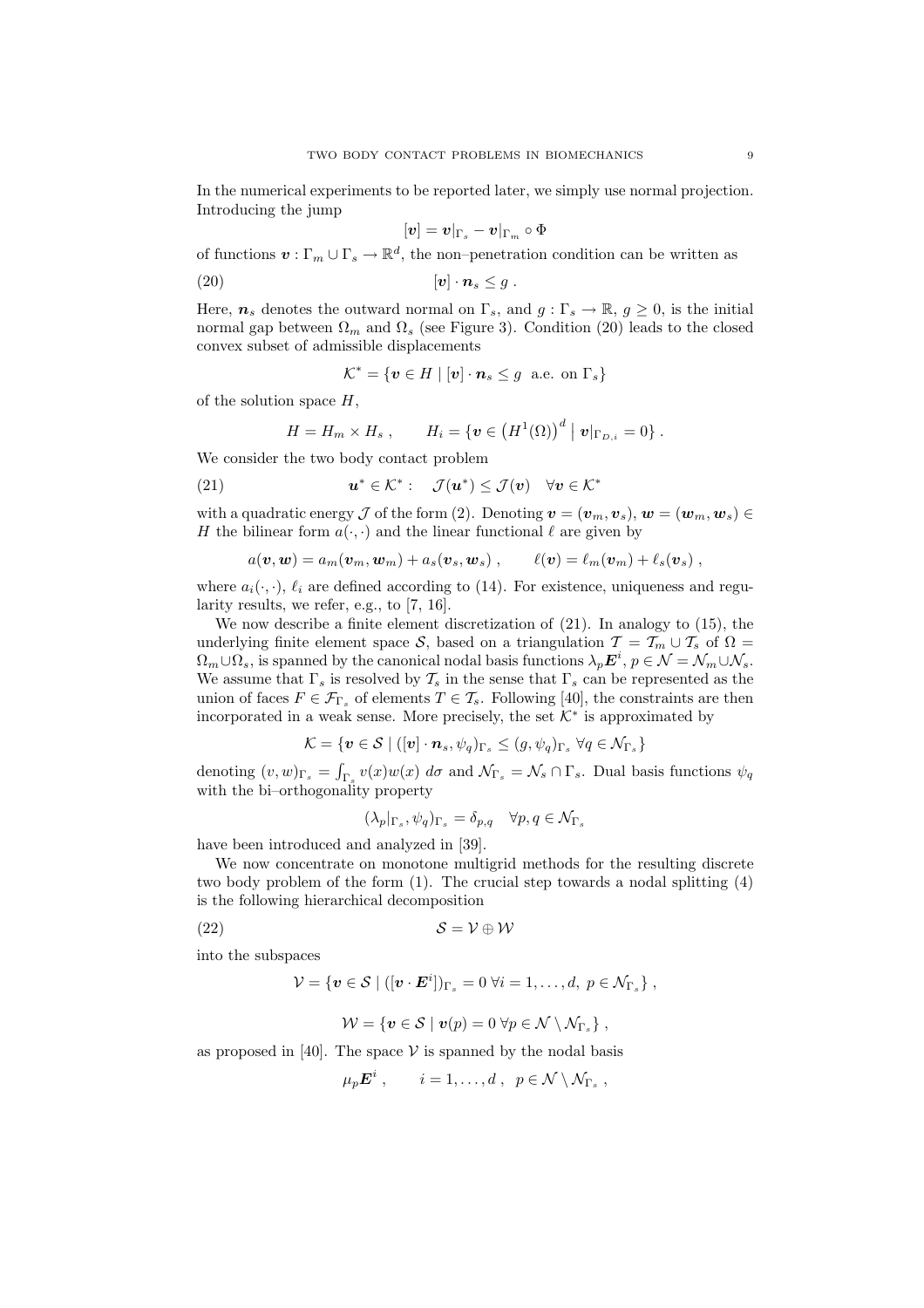with projected hat functions  $\mu_n$ ,

$$
\mu_p = \Pi \lambda_p , \qquad \Pi v = v - \sum_{q \in \mathcal{N}_{\Gamma_s}} ([v], \psi_q)_{\Gamma_s} \lambda_q .
$$

Obviously, we have  $\mu_p = \lambda_p$  for  $p \in \mathcal{N} \setminus \Gamma$ . This choice of basis gives rise to the decomposition of  $V$  into the local subspaces

$$
U_p = \mathrm{span}\{ \mu_p \mathbf{E}^i \mid i = 1, \dots, d \}, \qquad p \in \mathcal{N} \setminus \mathcal{N}_{\Gamma_s} \, .
$$

Together with  $(22)$  and the canonical splitting of W into the spaces

$$
U_p = \text{span}\{\lambda_p \mathbf{E}^i \mid i = 1, \dots, d\} \,, \qquad p \in \mathcal{N}_{\Gamma_s} \,,
$$

we get the decomposition (4) of the whole space  $S$ . Observe that, by construction,  $K$  can be written in the form (3) with

$$
\mathcal{K}_p = \{ \boldsymbol{v} \in U_p \mid \boldsymbol{v} \cdot \boldsymbol{n}_s(p) \le (g, \psi_p)_{\Gamma_s} \} \qquad p \in \mathcal{N}_{\Gamma_s} \ ,
$$

and  $\mathcal{K}_p = U_p$ ,  $p \in \mathcal{N} \setminus \mathcal{N}_{\Gamma_s}$ , see [40].

In order to construct suitable coarse grid spaces  $\mathcal{X}_k$ , we assume that a hierarchy of triangulations  $\mathcal{T}_0, \ldots, \mathcal{T}_J = \mathcal{T}$  and a corresponding nested sequence of scalar finite element spaces, spanned by the nodal basis functions  $\lambda_p^{(k)}$ ,  $p \in \mathcal{N}_k = \mathcal{N}_{k,m} \cup \mathcal{N}_{k,s}$ , is available. It is understood that  $\Gamma_s$  is the union of faces  $F \in \mathcal{F}_{k,\Gamma_s}$ . Setting

$$
\mathcal{X}_k=\mathcal{V}_k\cup\mathcal{W}_k\;,
$$

we still have to define the spaces  $\mathcal{V}_k$ ,  $W_k \subset \mathcal{S}$ . Let  $\mathcal{N}_{k,\Gamma_s} = \mathcal{N}_{k,s} \cap \Gamma_s$ . We introduce the projection operators

(23) 
$$
\Pi_k v = v - \sum_{q \in \mathcal{N}_{k,\Gamma_s}} ([v], \psi_q^{(k)})_{\Gamma_s} \lambda_q^{(k)}, \quad k = 0, ..., J,
$$

using the coarse grid dual basis functions  $\psi_q^{(k)}$ . Obviously,

(24) 
$$
\Pi_k \lambda_p^{(k)} = \lambda_p^{(k)} \qquad \forall p \in \mathcal{N}_k \setminus \Gamma.
$$

Direct coarse grid analogues of  $V$  are generated by the basis functions  $\Pi_k \lambda_p^{(k)} \mathbf{E}^i$ . Unfortunately, such spaces are not nested in the case of non–matching triangulations. On the other hand, the functions  $\Pi_k\lambda_p^{(k)}$ ,  $p \in \mathcal{N}_{k,m} \cap \Gamma_m$ , have large support in  $\Omega_s$ , as desired according to common multigrid philosophy. This motivates the choice

$$
\mathcal{V}_k = \sum_{p \in \mathcal{N}_k \setminus \mathcal{N}_{k,\Gamma_s}} U_p^{(k)}, \qquad U_p^{(k)} = \text{span}\{\mu_p^{(k)}\boldsymbol{E}^i \mid i = 1,\ldots,d\},
$$

with functions  $\mu_p^{(k)}$  defined by successive projection

$$
\mu_p^{(k)} = \Pi_J \circ \Pi_{J-1} \circ \cdots \circ \Pi_k \lambda_p^{(k)},
$$

see [40]. By construction, we have  $\mathcal{V}_0 \subset \ldots \mathcal{V}_{J-1} \subset \mathcal{V}_J = \mathcal{V}$ . Moreover, the projected hat functions  $\mu_p^{(k)}$  are characterized by the recursion formula

(25) 
$$
\mu_p^{(k)} = \sum_{q \in \mathcal{N}_{k+1} \backslash \mathcal{N}_{k+1, \Gamma_s}} \left( \Pi_k \lambda_p^{(k)} \right) (q) \mu_q^{(k+1)}.
$$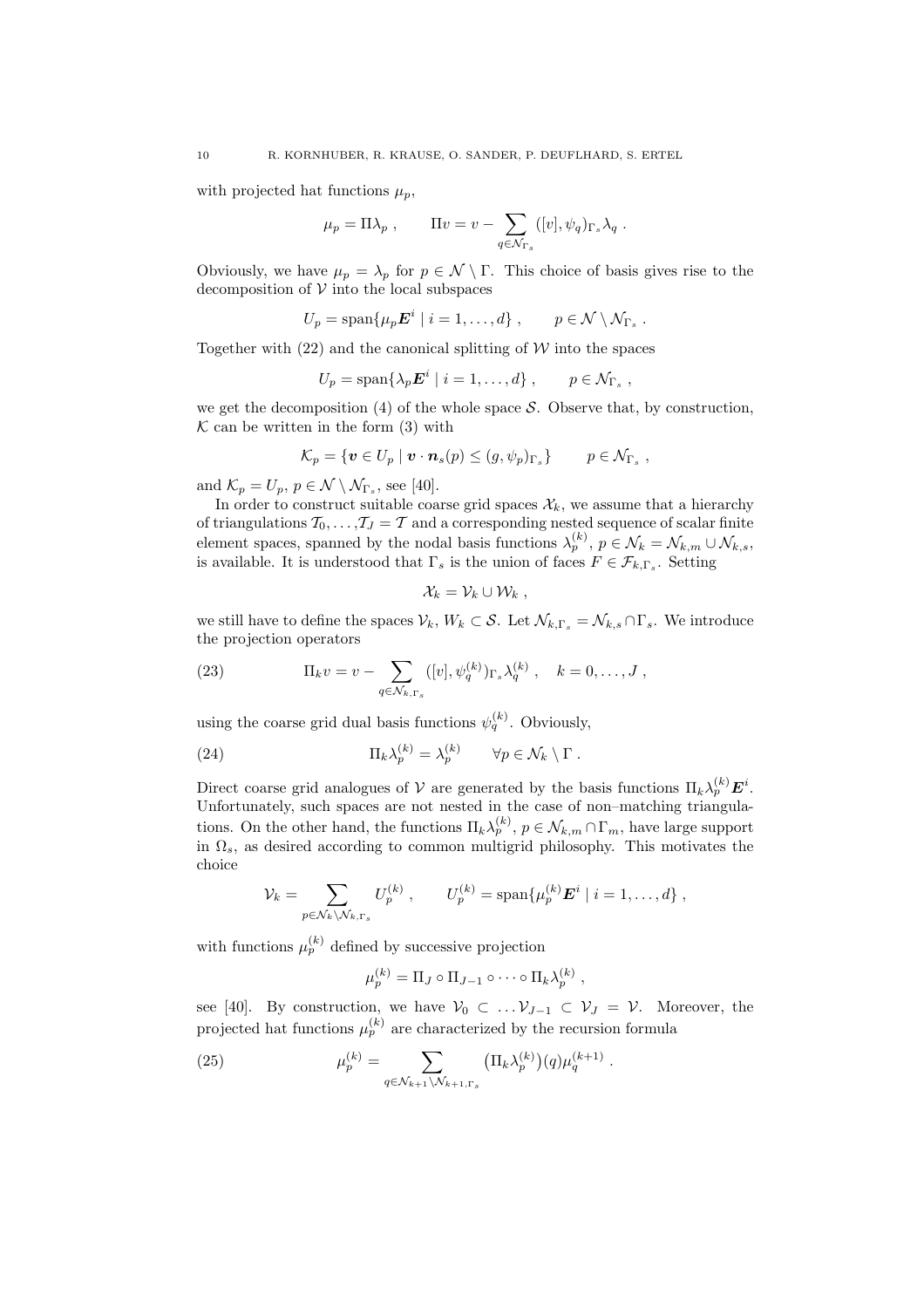We emphasize that this representation can be directly translated into restriction and prolongation operators. The spaces  $\mathcal{W}_k$  are defined by

$$
\mathcal{W}_k = \sum_{\mathcal{N}_{k,\Gamma_s}} U_p^{(k)}, \qquad U_p^{(k)} = \text{span}\left\{ \left(\boldsymbol{\mu}_p^{(k)}\right)^i \middle| i = 1,\ldots,d \right\} ,
$$

where the basis functions  $(\mu_p^{(k)})^i$  are obtained recursively according to (16), (17). Observe that in general  $W_k \not\subset W_{k+1}$ , because the support of functions in  $W_k$ typically becomes larger with decreasing level  $k$ . However, utilizing  $(24)$ , it is easily checked that each  $v \in \mathcal{W}_k$  can be represented as the sum  $v = v_{k+1} + w_{k+1}$  with  $v_{k+1} \in \mathcal{V}_{k+1}$  and  $w_{k+1} \in \mathcal{W}_{k+1}$ . Hence, we get

$$
\mathcal{X}_0\subset\cdots\subset\mathcal{X}_{J-1}\subset\mathcal{X}_J=\mathcal{S}\ ,
$$

as required.

Coarse grid constraints  $\mathcal{D}_p^{(k)}$ ,  $p \in \mathcal{N}_{k,\Gamma_s}$ , of the form (19) can be derived by successive update and restriction, exactly in the same way as for Signorini's problem [23].

As in the previous examples, the resulting monotone multigrid method is convergent by Theorem 1 and can be reformulated as a multigrid  $V$ -cycle with projected block Gauß–Seidel smoother. Let us briefly comment on the implementation of the restriction and prolongation operators. As usual, functions  $v \in \mathcal{X}_k$  are represented algebraically in terms of the coefficients of the basis functions  $\mu_p^{(k)} \mathbf{E}^i$ , of  $\mathcal{V}_k$  and  $(\mu_p^{(k)})^i$  of  $\mathcal{W}_k$ , respectively. Coefficients related to  $\mathcal{X}_k \subset \mathcal{X}_{k+1}$  are expressed by coefficients related to  $\mathcal{X}_{k+1}$  by multiplication with the restriction matrix

$$
\mathbf{R}_k = (r_{pq})_{p \in \mathcal{N}_k, q \in \mathcal{N}_{k+1}}, \qquad r_{pq} \in \mathbb{R}^{d \times d}.
$$

The prolongation matrix is  $P_k = (R_k)^T$ . Using (25), we immediately get

$$
r_{pq} = (\Pi_k \lambda_p^{(k)})(q) I_d , \qquad p \in \mathcal{N}_k \setminus \mathcal{N}_{k, \Gamma_s} ,
$$

with  $I_d$  denoting the unit matrix in  $\mathbb{R}^d$ . Let  $\mathcal{N}_{k,\Gamma_m} = \mathcal{N}_{k,m} \cap \Gamma_m$ . For  $p \notin \mathcal{N}_{k,\Gamma_m}$ , the identity (24) yields the canonical weights

$$
\left(\Pi_k \lambda_p^{(k)}\right)(q) = \lambda_p^{(k)}(q) .
$$

In the case  $p \in \mathcal{N}_{k,\Gamma_m}$ , we essentially have to evaluate the entries

(26) 
$$
([\lambda_p^{(k)}], \psi_q^{(k)})_{\Gamma_s} = -\int_{\Gamma_s} (\lambda_p^{(k)} \circ \Phi)(x) \psi_q^{(k)}(x) d\sigma , \qquad q \in \mathcal{N}_{k,\Gamma_s}.
$$

For mortar elements on curvilinear boundaries we also refer to [11] and the references therein. We start out with the fine grid  $k = J$ . For an approximation by suitable quadrature rules, we need an algorithm to evaluate  $(\lambda_p \circ \Phi)(x)$  for arbitrary  $x \in \Gamma_s$ . This is far from trivial, in particular for  $d = 3$ . We refer to [26] where normal projection is treated in some detail. In order to compute the coarse–grid entries by successive restriction, we use the embedding (27)

$$
\mathcal{M}_k = \text{span}\{\psi_q^{(k)} \mid q \in \mathcal{N}_{k,\Gamma_s}\} \subset \widetilde{\mathcal{M}}_k = \{v : \Gamma_s \to \mathbb{R} \mid v|_F \text{ linear } \forall F \in \mathcal{F}_{k,\Gamma_s}\},
$$

because, in contrast to the larger spaces  $\widetilde{\mathcal{M}}_k$ , the spaces  $\mathcal{M}_k$  are not nested. Selecting suitable basis functions  $\widetilde{\psi}_q^{(k)}$  of  $\widetilde{\mathcal{M}}_k$ , the auxiliary coefficients  $([\lambda_p^{(k)}], \widetilde{\psi}_q^{(k)})_{\Gamma_s}$ can be computed from  $([\lambda_p], \widetilde{\psi}_q)_{\Gamma_s}$  by successive restriction. Finally, an additional restriction from  $\widetilde{\mathcal{M}}_k$  to  $\mathcal{M}_k$  according to the embedding (27) provides the desired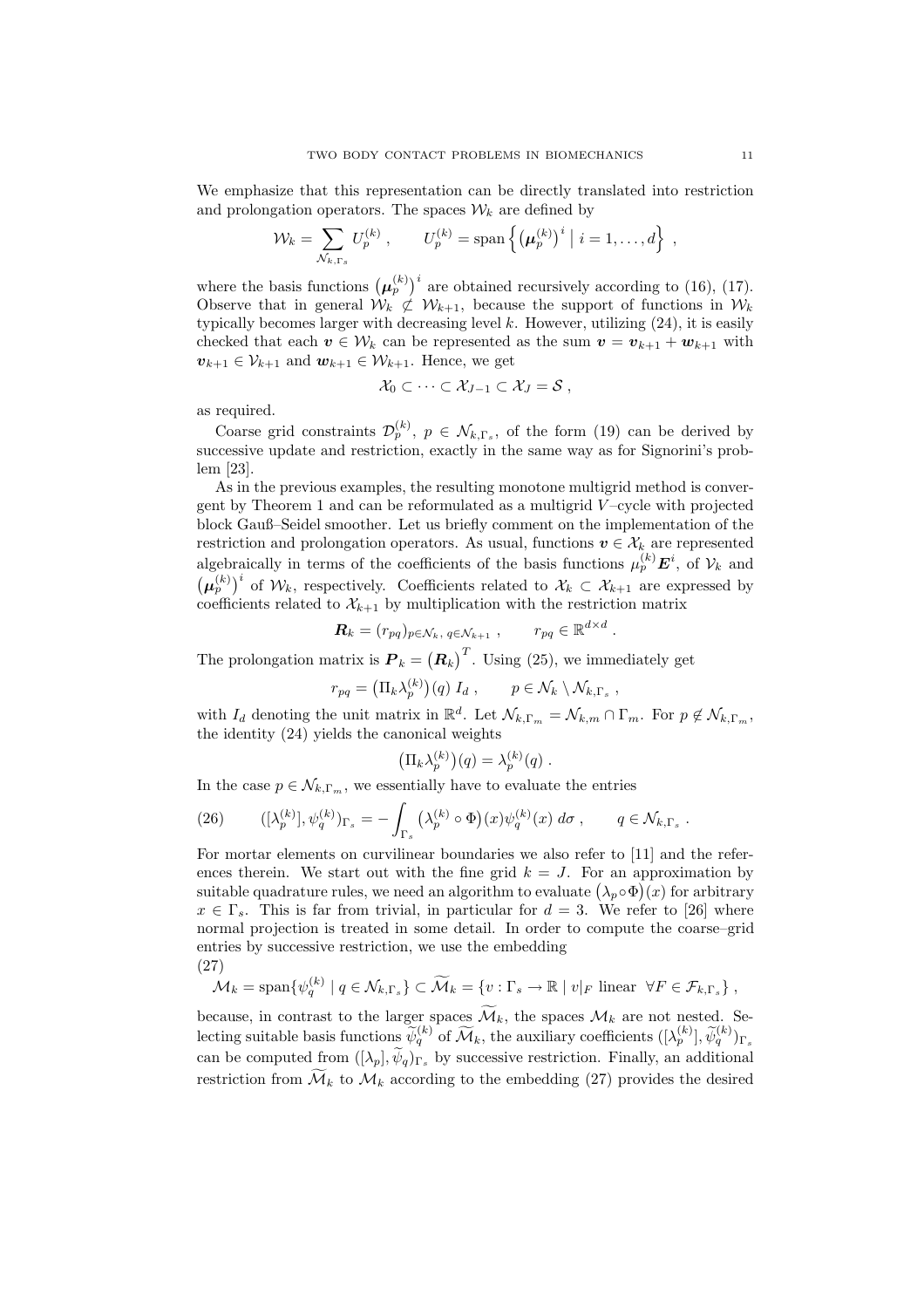

FIGURE 4. Initial triangulation  $T_0$  and iteration history of MMG on the final triangulation  $\mathcal{T}_3$  in comparison with two multigrid methods for a corresponding linear problem

entries (26) on each level k. For the remaining Signorini–type nodes  $p \in \mathcal{N}_{k,\Gamma_s}$ , the evaluation of the corresponding entries  $r_{pq}$  is explained in [23].

2.4. Numerical experiments. In what follows we present two examples. First a rather simple model problem is used as a test for the algorithm as such. Second, in view of future medical applications, an example from biomechanics with complex 3D geometry from the Visible Human Data Set.

2.4.1. A static two body Hertzian contact problem. We consider the Hertzian contact of a unit ball  $\Omega_s$  and a cuboid  $\Omega_m$  with side lengths  $6 \times 6 \times 5$ . We prescribe a downward displacement of 0.1 at an upper polar cap  $\Gamma_{D,s}$  of  $\Omega_s$  and zero displacements at the vertical faces  $\Gamma_{D,m}$  of  $\Omega_m$ . After selecting a lower polar cap Γ<sub>s</sub> of  $\Omega$ <sub>s</sub> the corresponding part Γ<sub>m</sub> of  $\partial\Omega$ <sub>m</sub> is determined by normal projection of  $\Gamma_s$  onto  $\partial\Omega_m$ . The remaining part of the boundary is kept traction–free. The material parameters are  $E = 2.5 \cdot 10^5$  and  $\nu = 0.3$ . Starting from the coarse grid  $\mathcal{T}_0$  as depicted in the left picture of Figure 4 with 1278 vertices, we perform  $J = 3$ local refinement steps to obtain the fine triangulation  $\mathcal{T}_J$  with 76 765 vertices. To concentrate refinement on the contact boundary Γ, all tetrahedra which can be connected to  $\Gamma$  by at most 15 edges are refined in the usual way [6, 8]. The coarse grid problems on  $\mathcal{T}_0$  are solved by the open–source interior point solver IPOPT [38] which converges much faster than usual projected block Gauß–Seidel relaxation. Implementation is realized in the framework of the DUNE library [1] using the grid manager of UG [3].

The right picture of Figure 4 illustrates the convergence behavior of the monotone multigrid method (MMG) as described in the preceding section. The solid curve shows the reduction of the approximate algebraic error of a  $V(3,3)$  cycle in the course of iteration. The algebraic error is measured in the energy norm. The initial iterate is obtained by nested iteration. Once the contact points, i.e., the vertices  $p \in \Gamma_s$  where contact actually occurs, are detected after some steps, MMG becomes a linear iteration for the resulting linear Dirichlet–type problem with vanishing normal displacements at the contact points. For a comparison, we consider the related Neumann–type problem where the resulting normal contact pressure is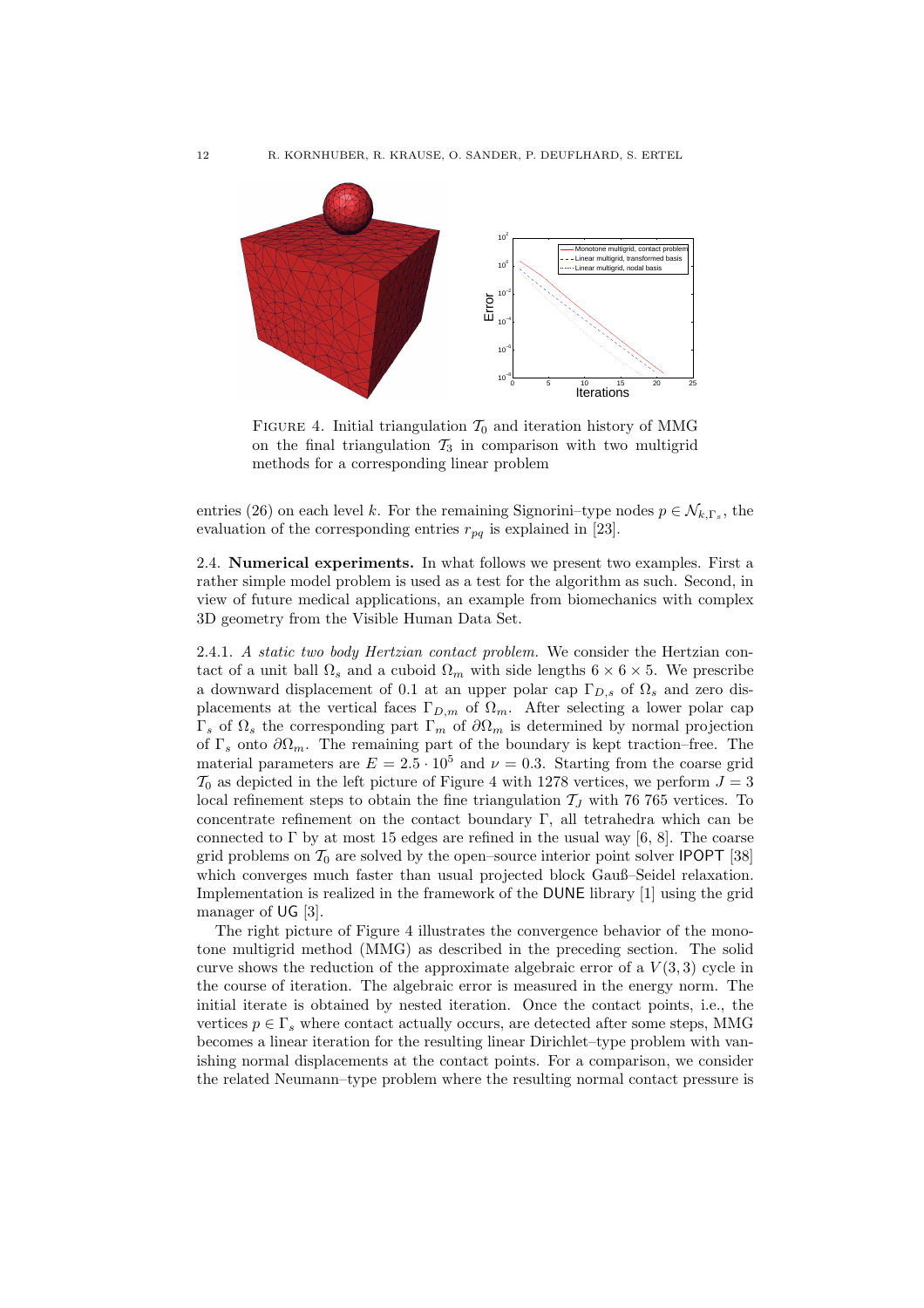

FIGURE 5. The computational domain  $\Omega$  and its coarse grid approximation  $\mathcal{T}_0$ 



FIGURE 6. Section of the final triangulation  $\mathcal{T}_3$  and von Mises stress along a cut through the contact boundary

prescribed at the contact boundary Γ. Observe that both the classical multigrid method based on the nodal basis and the hierarchical variant based on the splitting (22) exhibit very similar convergence behavior to MMG. The asymptotic convergence rates range from 0.45 (linear multigrid, nodal basis) to 0.41 (linear multigrid, hierarchical splitting) and 0.41 (MMG).

2.4.2. A static two body contact problem from biomechanics. The computational domain  $\Omega = \Omega_m \cup \Omega_s$  is shown in the left picture of Figure 5. It represents the left proximal tibia  $\Omega_m$  and distal femur  $\Omega_s$  from the Visible Human Data Set [2]. The lower third  $\Gamma_{D,m}$  of the boundary of the tibia  $\Omega_m$  is clamped, whereas a downward displacement of 4 mm is prescribed at the upper third  $\Gamma_{D,s}$  of the boundary of the femur  $\Omega_s$ . The possible contact boundaries  $\Gamma_m$  and  $\Gamma_s$  at the upper part of the tibia and the lower part of the femur are determined in such a way that both can be identified by normal projection. Here, we use a straightforward algorithm described in [26]. The remaining parts of the boundaries are kept traction–free. The bone is assumed to be homogeneous, isotropic and linear elastic with material parameters  $E = 17$ GPa and  $\nu = 0.3$  which are realistic choices for real life.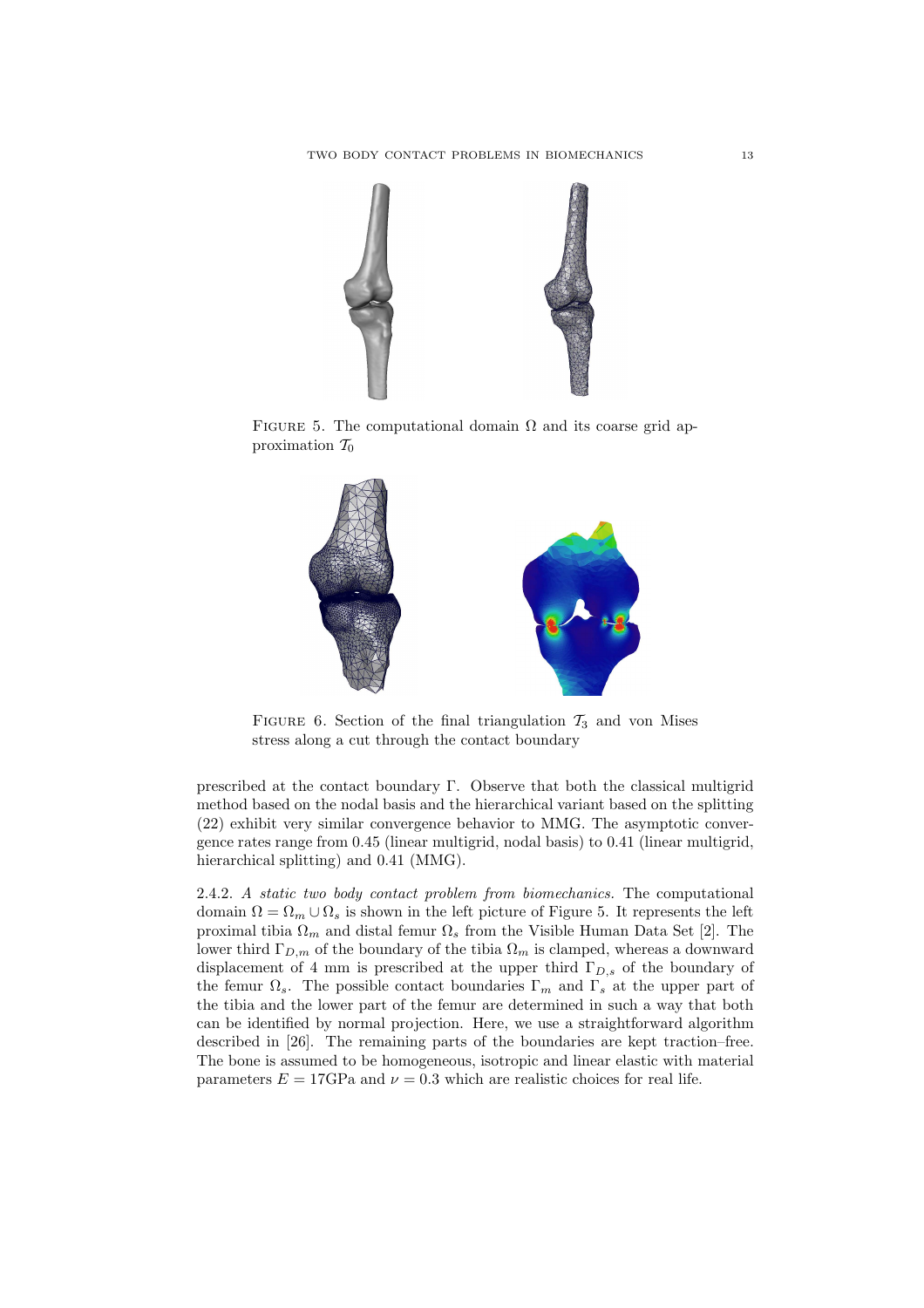

Figure 7. Iteration history of MMG on the final triangulation  $\mathcal{T}_3$  in comparison with two multigrid methods for a corresponding linear problem

In order to construct a coarse triangulation  $\mathcal{T}_0$ , the given, highly resolved representation of the boundary surface  $\partial\Omega$  is coarsened by successive point removals. The resulting coarse surface is shown in the right picture of Figure 5. It is used to generate  $\mathcal{T}_0$  by an advancing front tetrahedral mesh generator [35]. The resulting triangulation  $\mathcal{T}_0$  has 1662 vertices. To focus on the particular difficulties of the problem, local refinement again concentrates on the possible contact boundary Γ by selecting all tetrahedra which can be connected to  $\Gamma$  by at most 15 edges. However, in order to improve the approximation of  $\partial\Omega$  in the course of refinement, the new vertices located on the approximate boundary are now shifted to the exact boundary  $\partial\Omega$ . A parametrization of  $\partial\Omega$  is created simultaneously to the coarsening process [27]. To avoid a deterioration of mesh quality, the coarse triangulation  $\mathcal{T}_0$ should be sufficiently fine, in particular in concave regions. If the quality of a new tetrahedron would still miss certain thresholds, then the corresponding vertex is not moved. Due to the displaced vertices the resulting sequence of triangulations  $\mathcal{T}_0, \ldots, \mathcal{T}_J$  is no longer nested. Nevertheless, we still use the weights introduced in the preceding section. For a theoretical justification in the linear self–adjoint case, we refer to [32]. Using IPOPT [38] as a coarse–grid solver, we can deal with the 4986 unknowns on the coarse grid  $\mathcal{T}_0$  in a reasonable way. Implementation is realized in the framework of the DUNE library [1].

After  $J = 3$  local refinement steps, we obtain the final triangulation  $T_J$  with 88 334 vertices. This leads to a discrete two body contact problem with 265 002 unknowns. The left picture in Figure 6 shows the distribution of the approximate von Mises stress field along a cut through the actual coincidence set. As in the preceding experiment, the right picture illustrates the convergence behavior of MMG. We always consider  $V(3,3)$  cycles. First observe that the detection of the exact coincidence set still plays a minor role in the iteration history of MMG (solid line). As in the previous experiment, MMG almost immediately reduces to a linear multigrid method for the asymptotic linear Dirichlet–type problem with prescribed normal displacements at the contact points. The asymptotic convergence rate is 0.56. The curves for the two linear multigrid methods (nodal basis and hierarchical splitting) as applied to the related Neumann problem with prescribed contact pressure at the contact boundary Γ almost coincide. In both cases we observe the asymptotic convergence rate 0.62. Thus, the two body contact problem is still solved with linear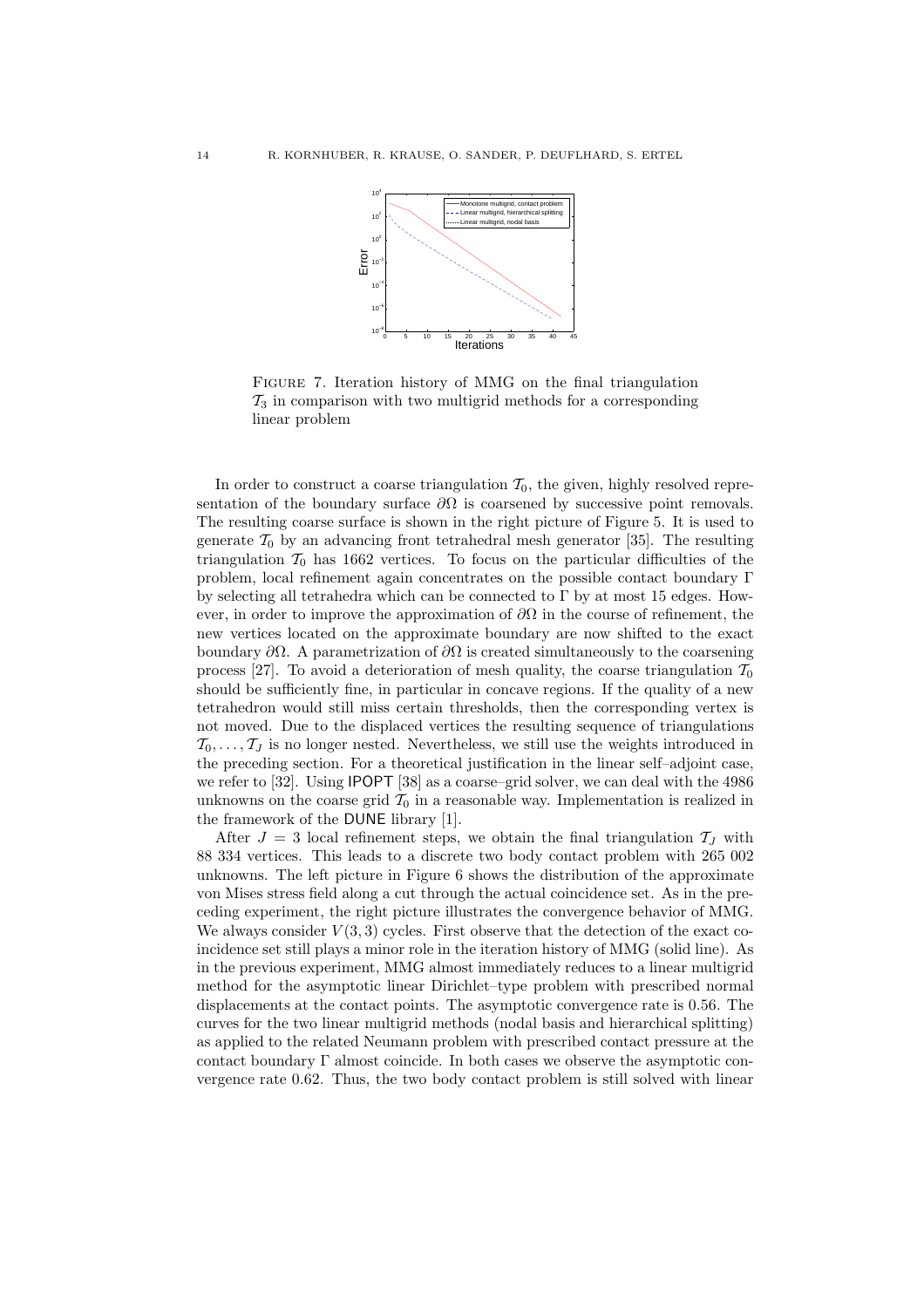convergence speed. The slowdown in comparison with the model problem above is due to the shifting process and the reduced shape regularity of the mesh.

Summarizing, even though this example is much more challenging than scalar obstacle problems or simple model problems in elasticity, the behavior of monotone multigrid is very much the same. This means that the method is robust even in highly complex situations.

#### 3. Dynamic contact problems

We now turn to the time dependent case. As already mentioned above, implicit time discretization requires the solution of a static contact problem in each time step.

3.1. A stabilized Newmark scheme. Using the notation of Section 2.3 a solution of the dynamic two body contact problem in the time interval  $[0, T_0]$  can be regarded as a stationary point of the action integral (unit density normalization)

$$
\int_0^{T_0} \mathcal{L}(\mathbf{v}(t), \dot{\mathbf{v}}(t)) dt , \qquad \mathcal{L}(\mathbf{v}, \dot{\mathbf{v}}) = \frac{1}{2} |\dot{\mathbf{v}}|^2 - \mathcal{J}(\mathbf{v}) - \chi(\mathbf{v}) ,
$$

with suitable initial and boundary conditions [31, 34]. The constraints  $\mathbf{v}(t) \in \mathcal{K}^*$ for almost all  $t \in [0, T_0]$  are enforced by the characteristic functional  $\chi(\mathbf{v})$ ,

$$
\chi(\mathbf{v}) = \begin{cases} 0, & \text{if } \mathbf{v} \in \mathcal{K}^* \\ \infty, & \text{else} \end{cases}, \quad \mathbf{v} \in H \,.
$$

The total energy of a state  $\bf{v}$  is given by

$$
\mathcal{E}(\mathbf{v}) = \frac{1}{2}|\dot{\mathbf{v}}|^2 + \mathcal{J}(\mathbf{v}) + \chi(\mathbf{v}) \; .
$$

From the unconstrained case, we expect the energy  $\mathcal{E}(\mathbf{u}^*)$  of the solution  $\mathbf{u}^*$  to be preserved throughout the evolution. The solution  $\mathbf{u}^*$  satisfies the hyperbolic variational inequality [29, p. 81]

(28) 
$$
\mathbf{u}^*(\cdot,t) \in \mathcal{K}^* : (\ddot{\mathbf{u}}^*, \mathbf{v} - \mathbf{u}^*) + a(\mathbf{u}^*, \mathbf{v} - \mathbf{u}^*) \ge \ell(\mathbf{v} - \mathbf{u}^*) , \quad \forall \mathbf{v} \in \mathcal{K}^* .
$$

for each  $t \in [0, T_0]$ . Here and in the following we use the same notation  $(\cdot, \cdot)$  for the scalar product in  $(L^2(\Omega))^d$  and for the pairing of H and its dual. It is convenient to represent the internal and external forces according to

$$
(\mathbf{F}(\mathbf{w}), \mathbf{v}) = a(\mathbf{w}, \mathbf{v}) - \ell(\mathbf{v}), \qquad \mathbf{w}, \mathbf{v} \in H.
$$

Then (28) can be reformulated as the inclusion

(29) 
$$
0 \in \ddot{\mathbf{u}}^* + \mathbf{F}(\mathbf{u}^*) + \partial \chi(\mathbf{u}^*)
$$

utilizing the subdifferential  $\partial \chi$  of  $\chi$  (see, e.g., [10]). In the unconstrained case,  $K^* = H$ , this inclusion reduces to Newton's equations of motion

(30) 
$$
\ddot{\mathbf{u}}^* = -\mathbf{F}(\mathbf{u}^*).
$$

We start by considering the time discretization of this differential equation in the dual of  $H$ . The classical Newmark scheme [29, p. 50] for Newton's equations (30) is based on Taylor expansions of the displacement  $\mathbf{u}^*$  and of the velocity  $\dot{\mathbf{u}}^*$  with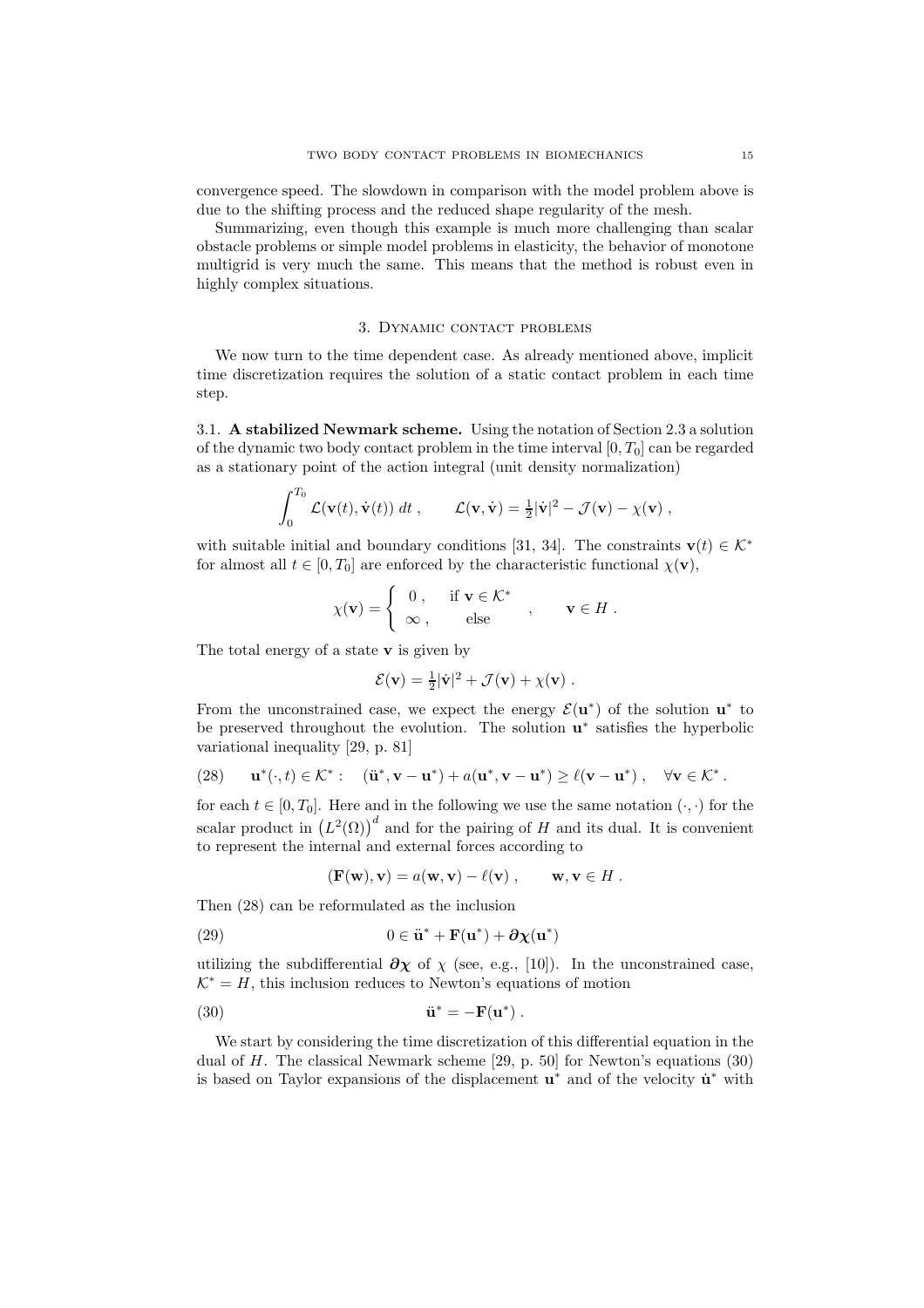respect to a given time step  $\tau$ . Neglecting terms of higher order and introducing the traditional parameters  $\gamma$ ,  $2\beta \in [0, 1]$ , this leads to

(31) 
$$
\mathbf{u}^{n+1} = \mathbf{u}^n + \tau \dot{\mathbf{u}}^n + \frac{\tau^2}{2} \big( (1 - 2\beta) \ddot{\mathbf{u}}^n + 2\beta \ddot{\mathbf{u}}^{n+1} \big) ,
$$

$$
\dot{\mathbf{u}}^{n+1} = \dot{\mathbf{u}}^n + \tau \big( (1-\gamma) \ddot{\mathbf{u}}^n + \gamma \ddot{\mathbf{u}}^{n+1} \big)
$$

with  $\mathbf{u}^n$  approximating  $\mathbf{u}^*(\cdot,t_n)$ ,  $t_n = n\tau$ . Upon inserting (30) we get

(32a) 
$$
\mathbf{u}_{\text{pred}}^{n+1} = \mathbf{u}^n + \tau \dot{\mathbf{u}}^n,
$$

(32b) 
$$
\mathbf{u}^{n+1} = \mathbf{u}_{\text{pred}}^{n+1} - \frac{\tau^2}{2} ((1 - 2\beta) \mathbf{F}(\mathbf{u}^n) + 2\beta \mathbf{F}(\mathbf{u}^{n+1})) ,
$$

(32c) 
$$
\dot{\mathbf{u}}^{n+1} = \dot{\mathbf{u}}^n - \tau ((1 - \gamma) \mathbf{F}(\mathbf{u}^n) + \gamma \mathbf{F}(\mathbf{u}^{n+1}))
$$

For the symmetric case  $\gamma = 2\beta = \frac{1}{2}$ , the Newmark scheme (32) reduces to the trapezoidal rule, which is second order, stable and energy conserving [12, Chapter 10. For  $2\beta > 0$ , a linear elasticity problem (32b) has to be solved in each time step. For  $2\beta = 0$ , the scheme is explicit and unstable. It can only be applied in a method of lines approach, i.e., after discretization in space first – observing a CFL–condition.

We are now ready to tackle the time discretization of our contact problem (29). In this case, the forces  $F(u^*)$  have to be augmented with unknown contact forces  $\mathbf{F}_{\text{con}} \in \partial \chi(\mathbf{u}^*)$ . Persistently implicit treatment of the contact forces, as proposed in [34], yields the following Newmark method

(33a) 
$$
\mathbf{u}_{\text{pred}}^{n+1} = \mathbf{u}^n + \tau \dot{\mathbf{u}}^n
$$
,

(33b) 
$$
0 \in \mathbf{u}^{n+1} - \mathbf{u}_{\text{pred}}^{n+1} + \frac{\tau^2}{2} \big( (1 - 2\beta) \mathbf{F}(\mathbf{u}^n) + 2\beta \mathbf{F}(\mathbf{u}^{n+1}) + \partial \chi(\mathbf{u}^{n+1}) \big) ,
$$

(33c)  $\mathbf{F}_{\text{con}}^{n+1} = \frac{2}{\tau^2} (\mathbf{u}_{\text{pred}}^{n+1} - \mathbf{u}^{n+1}) - ((1 - 2\beta)\mathbf{F}(\mathbf{u}^n) + 2\beta \mathbf{F}(\mathbf{u}^{n+1}))$ ,

(33d)  $\dot{\mathbf{u}}^{n+1} = \dot{\mathbf{u}}^n - \tau ((1 - \gamma) \mathbf{F}(\mathbf{u}^n) + \gamma \mathbf{F}(\mathbf{u}^{n+1}) + \mathbf{F}_{con}^{n+1}).$ 

The inclusion (33b) can be rewritten as a two body contact problem of the form (21). The corresponding residual provides the current approximation of the contact forces  $\mathbf{F}_{\text{con}}^{n+1} \in \partial \chi(\mathbf{u}^{n+1})$  according to (33c). For what follows we fix the parameters to the symmetric case  $\gamma = 2\beta = \frac{1}{2}$  which leads to a stable and dissipative scheme [9]. Energy is conserved under the condition that the number of contact points decreases in the course of evolution [9]. However, as confirmed by the numerical computations below, the above discretization tends to produce oscillations at the contact boundary: A short calculation shows that  $\mathbf{u}^{n+1} = \mathbf{u}^n$  implies reversion of the velocity  $\dot{\mathbf{u}}^{n+1} = -\dot{\mathbf{u}}^n$  so that new contact points are likely to be detached in the next but one time step.

In order to avoid such a kind of oscillations, we apply an additional  $L^2$ -projection in the prediction step. Thus we arrive at a *contact–stabilized Newmark method*, wherein (33a) is replaced by

(34) 
$$
0 \in \mathbf{u}_{\text{pred}}^{n+1} - (\mathbf{u}^n + \tau \dot{\mathbf{u}}^n) + \partial \chi(\mathbf{u}_{\text{pred}}^{n+1}),
$$

while the remaining steps  $(33b) - (33d)$  are left unchanged. Under the assumption that  $\mathbf{u}^{n+1} = \mathbf{u}_{\text{pred}}^{n+1} = \mathbf{u}^n$ , we here compute  $\dot{\mathbf{u}}^{n+1} = \dot{\mathbf{u}}^n$  and non-zero velocities are swallowed by the  $L^2$ -projection (34). Apart from that, (33) and the modified scheme have quite similar properties. We refer to [9] for a detailed investigation.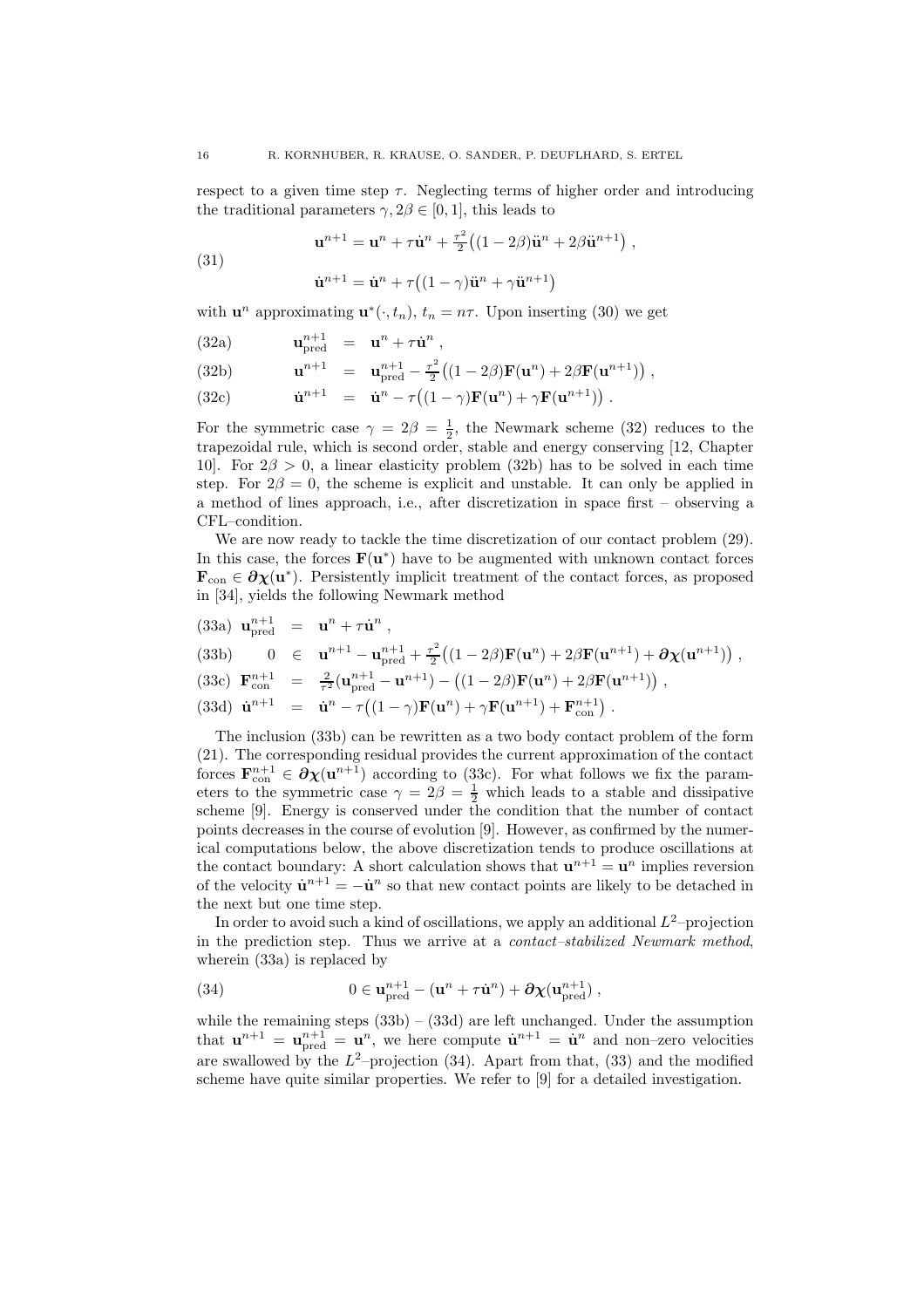

FIGURE 8. Number of contact points. Left: classical predictor (33a). Right: projected predictor (34).



FIGURE 9. Tangential displacements at the south pole of  $\Omega_s$ . Left: classical predictor (33a). Right: projected predictor (34).

3.2. Numerical experiments. As in the stationary case above (cf. Section 2.4) we present numerical results for a simpler 2D model problem and a biomechanical application.

3.2.1. A dynamic two body Hertzian contact problem. In order to compare the numerical properties of the symmetric Newmark scheme (33) with the contact– stabilized variant, we consider a simple model problem in two space dimensions. At initial time  $t = 0$ , two circles  $\Omega_s$ ,  $\Omega_m$  with radii  $r = 8$ , midpoints on the y-axis, and distance 1.5 are moving with vertical speed  $v_{0,s} = -1$ ,  $v_{0,m} = +1$ , respectively. The contact boundaries consist of quarter circles located at the bottom of  $\Omega_s$  and at the top of  $\Omega_m$ , respectively. The remaining part of the boundary is traction–free and no volume forces occur. We choose the material parameters  $E = 5 \cdot 10^2$  and  $\nu = 0.3$ . The computations are carried out until  $T_0 = 5$ .

We select uniform time steps  $\tau = 5 \cdot e^{-4}$ . As explained in Sections 2.2 and 2.3, the spatial discretization is performed by finite elements utilizing a lumped version of the  $L^2$ -scalar product. The underlying triangulation  $\mathcal{T}_J$  with 1035 vertices is resulting from  $J = 6$  refinement steps of a coarse triangulation  $\mathcal{T}_0$  with 8 vertices. The discretized analogues of the spatial two body contact problems (33b) are solved by monotone multigrid (cf. Section 2.3). Figure 8 shows the number of contact points, i.e., the number of vertices  $p \in \Gamma_s$  where contact actually occurs, over a typical section of time steps. On the left, the oscillating behavior of the Newmark scheme (33) is reflected by the comparative number of contact points. The right picture clearly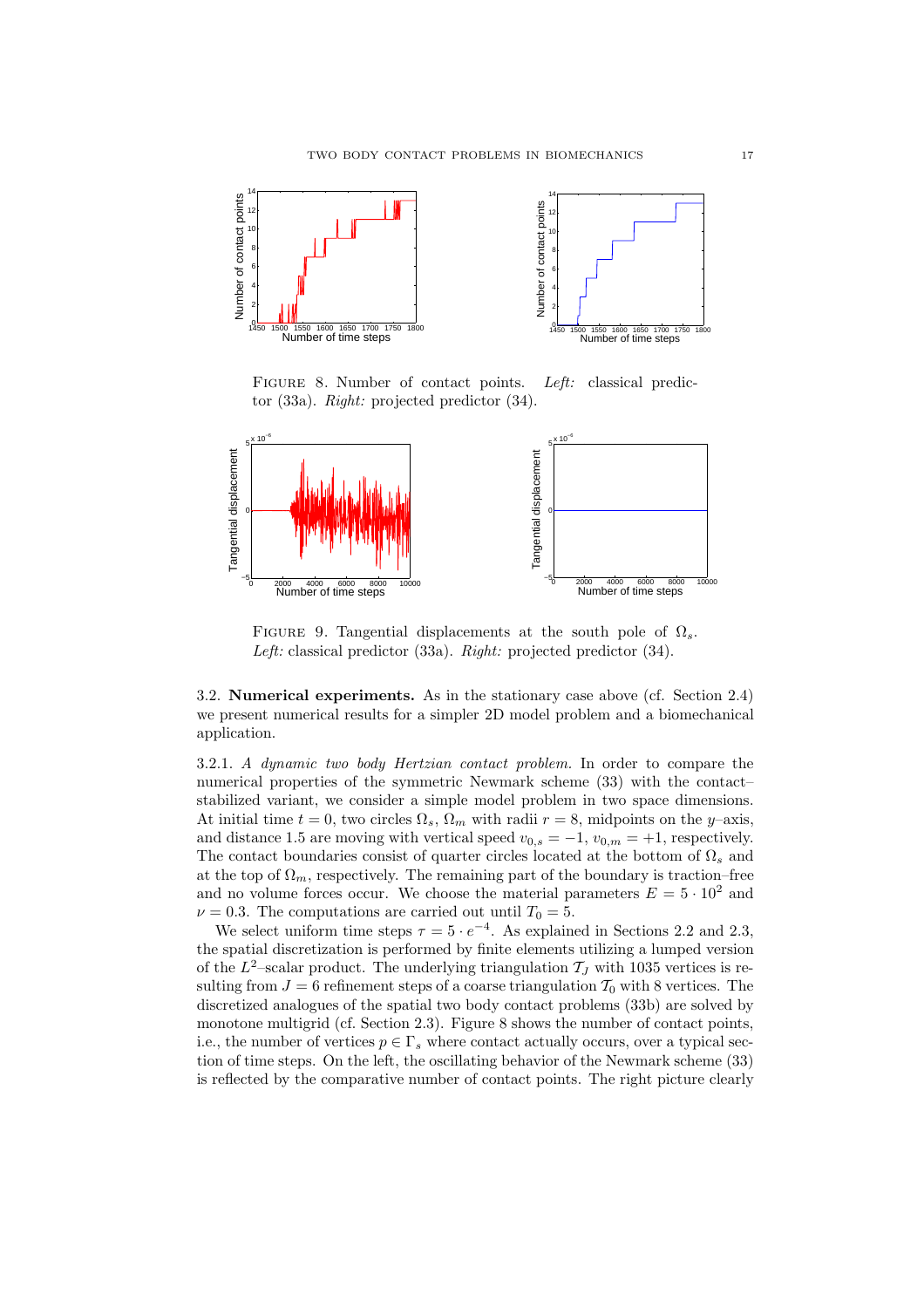

Figure 10. Von Mises stresses along a plane cut. Left: at contact with the rigid plane  $(n = 6)$ . *Middle:* first contact of tibia and femur ( $n = 21$ ). Right: after detachment of tibia and femur ( $n = 50$ ).

displays the contact–stabilizing effect of our suggested prediction step (34). This observation is confirmed by Figure 9 showing the tangential displacements of the point at the south pole of  $\Omega_m$ . While the Newmark scheme (33) is generating spurious oscillations, the contact–stabilized version (34) reproduces the behavior of the exact solution. Both schemes generated a slight energy loss of less than 0.2%. Moreover, there is numerical evidence that both schemes are dissipative and that the energy loss depends on the variation of the contact points and the time step. A detailed analysis of the contact–stabilized Newmark scheme is left to a forthcoming paper [9].

3.2.2. A dynamic two body contact problem from biomechanics. At the initial time  $t = 0$ , the left proximal tibia  $\Omega_m$  and distal femur  $\Omega_s$  are located according to the left picture in Figure 5 with a common downward velocity  $v_0 = -1$ m/sec and a distance of 0.5mm of the tibia to a rigid plane below. We select realistic material parameters  $E = 17$ GPa,  $\nu = 0.3$  (cf. Section 2.4.2) and density  $\rho = 2$ g/cm<sup>3</sup>. The computations are carried out until  $T_0 = 0.01$  sec.

The resulting dynamic two body contact problem is discretized in time by the second–order contact–stabilized Newmark scheme. We select uniform time steps  $\tau = 10^{-4}$ . In passing, we mention that the explicit Newmark scheme (2 $\beta = 0$ ) would require time steps of the order of  $10^{-7}$  for stability reasons. The spatial problems (33b) are discretized by finite elements as explained in 2.4.2 utilizing a lumped version of the  $L^2$ -scalar product. We now perform  $J = 2$  uniform refinement steps to the initial triangulation  $\mathcal{T}_0$ . Figure 10 illustrates the evolution of the displacements and the internal stresses on a fixed cutting plane. The discretized static two body problems are solved by the monotone multigrid method described in Section 2.3 using a  $V(3,3)$  cycle. In each time step the multigrid iteration is terminated as soon as the relative algebraic error in the energy norm is less than 10−<sup>7</sup> to avoid that accumulated errors affect the accuracy of the discretization. Figure 11 shows the required number of iteration steps over the time steps. Once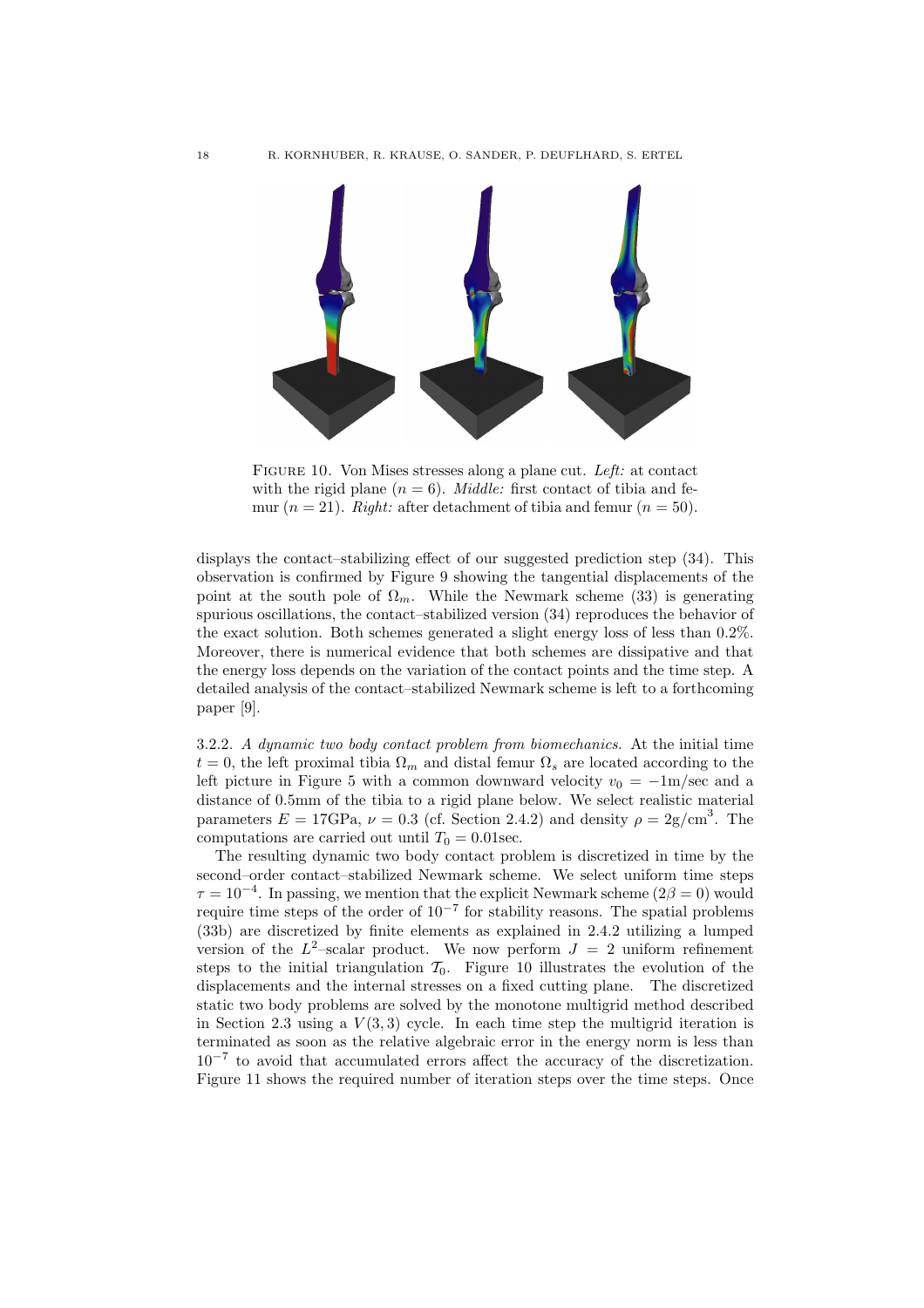

FIGURE 11. Number of required multigrid iterations over time

a first contact has occurred, the number of iterations mostly ranges from 20 to 25 steps which translates into averaged convergence rates of about 0.5.

#### **REFERENCES**

- [1] DUNE Distributed and Unified Numerics Environment. http://hal.iwr. uni-heidelberg.de/dune/.
- [2] The Visible Human Project. http://www.nlm.nih.gov/research/visible/ visible\_human.html.
- [3] P. Bastian, K. Birken, K. Johannsen, S. Lang, N. Neuß, H. Rentz–Reichert, and C. Wieners. UG – a flexible software toolbox for solving partial differential equations. Computing and Visualization in Science, 1:27–40, 1997.
- [4] Y. Bei and B.J. Fregly. Multibody dynamic simulation of knee contact mechanics. Med. Engrg. Phys., 26:777–789, 2004.
- [5] C. Bernardi, Y. Maday, and A. Patera. A new nonconforming approach to domain decomposition: The mortar element method. In H. B. et al., editors, Nonlinear Partial Differential Equations and their Applications, pages 269– 286, Dordrecht, 1993. Reidel.
- [6] J. Bey. Finite-Volumen- und Mehrgitterverfahren für elliptische Randwertprobleme. Teubner, Stuttgart, 1998.
- [7] P. Boieri, F. Gastaldi, and D. Kinderlehrer. Existence, uniqueness, and regularity results for the two–body contact problem. Appl. Math. Opt., 15:251–277, 1987.
- [8] F.A. Bornemann, B. Erdmann, and R. Kornhuber. Adaptive multilevel methods in three space dimensions. Int. J. Numer. Meth. Engrg., 36:3187–3203, 1993.
- [9] P. Deuflhard, R. Krause, and S. Ertel. A contact–stabilized Newmark method for dynamical contact problems. In preparation.
- [10] I. Ekeland and R. Temam. Convex Analysis and Variational Problems. North– Holland, Amsterdam, 1976.
- [11] B. Flemisch, M.A. Puso, and B.I. Wohlmuth. A new dual mortar method for curved interfaces: 2D elasticity. Int. J. Numer. Meth. Engrg., 63(6):813–832, 2005.
- [12] M. Geradin and A. Cardona. Flexible Multibody Dynamics: A Finite Element Approach. John Wiley & Sons, 2001.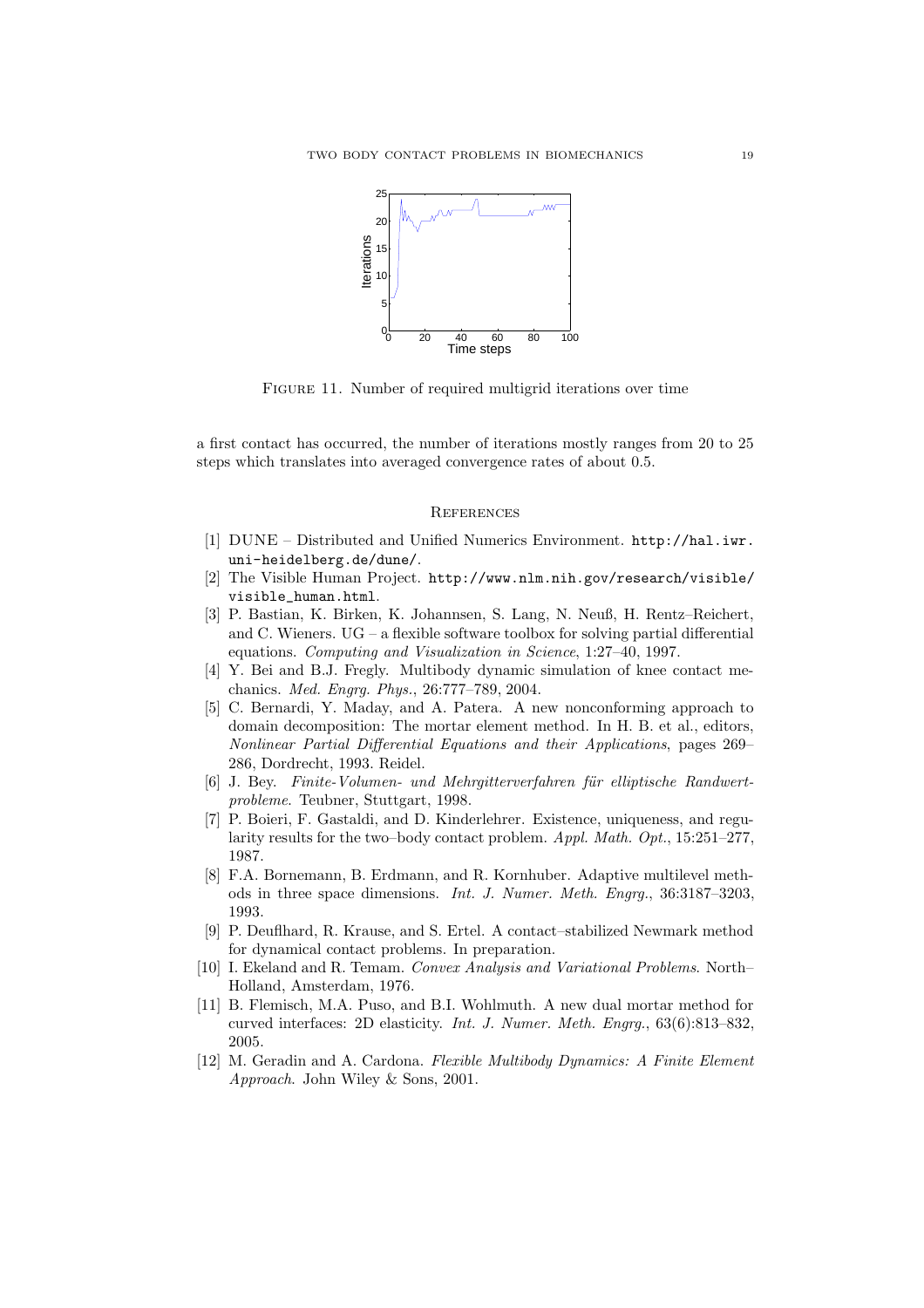- [13] R. Glowinski. Numerical Methods for Nonlinear Variational Problems. Springer, New York, 1984.
- [14] R. Glowinski and P. Le Tallec. Augmented Lagrangian and Operator–Splitting Methods in Nonlinear Mechanics. SIAM, Philadelphia, 1989.
- [15] W. Hackbusch and H.D. Mittelmann. On multigrid methods for variational inequalities. Numer. Math., 42:65–76, 1983.
- [16] J. Haslinger and I. Hlaváček. Contact between elastic bodies I. Continuous problems. Apl. Mat., 25:324–327, 1980.
- [17] C. Hellmich, F.-J. Ulm, and L. Dormieux. Can the diverse elastic properties of trabecular and cortical bone be attributed to only a few tissue-independent phase properties and their interactions? - Arguments from a multiscale approach. J. Biomech., 2:219–238, 2004.
- [18] I. Hlaváček, J. Haslinger, J. Nečas, and J. Lovíšek. Solution of Variational Inequalities in Mechanics. Springer, Berlin, 1988.
- [19] R.H.W. Hoppe. Multigrid algorithms for variational inequalities. SIAM J. Numer. Anal., 24:1046–1065, 1987.
- [20] E. Keeve and R. Kikinis. Biomechanic based simulation of knee dynamics. In Proceedings of the BMES/EMBS Conference 1999, volume 1, page 558. 1999.
- [21] N. Kikuchi and J.T. Oden. Contact Problems in Elasticity. SIAM, Philadelphia, 1988.
- [22] R. Kornhuber. Monotone multigrid methods for elliptic variational inequalities I. Numer. Math, 69:167–184, 1994.
- [23] R. Kornhuber and R. Krause. Adaptive multigrid methods for Signorini's problem in linear elasticity. Comp. Visual. Sci., 4:9–20, 2001.
- [24] R. Kornhuber and H. Yserentant. Multilevel methods for elliptic problems on domains not resolved by the coarse grid. Cont. Math., 180:49-60, 1994.
- [25] R. Krause. From inexact active set strategies to nonlinear multigrid methods. Uni Bonn, 2006. INS–Preprint 0602.
- [26] R. Krause and O. Sander. Fast solving of contact problems on complicated geometries. In R. Kornhuber et al., editors, Domain Decomposition Methods in Science and Engineering, pages 495–502. Springer Verlag, 2005.
- [27] R. Krause and O. Sander. Automatic construction of boundary parametrizations for geometric multigrid solvers. Comp. Visual. Sci., 9:11–22, 2006.
- [28] K. Kunisch and G. Stadler. Generalized Newton methods for the 2D Signorini contact problem with friction in function space.  $M^2AN$ , 39:827–854, 2005.
- [29] T.A. Laursen. Computational Contact and Impact Mechanics. Springer, Berlin, Heidelberg, New York, 2003.
- [30] J. Mandel. A multilevel iterative method for symmetric, positive definite linear complementarity problems. Appl. Math. Optimization, 11:77–95, 1984.
- [31] J. E. Marsden and M. West. Discrete mechanics and variational integrators. Acta Numerica, pages 357–514, 2001.
- [32] N. Neuss and Ch. Wieners. Criteria for the approximation property for multigrid methods in nonnested spaces. Math. Comp., 73:1583–1600, 2004.
- [33] N.M. Newmark. A method of computation for structural dynamics. J. Eng. Div. Proc., ASCE, 85:67–94, 1959.
- [34] A. Pandolfi, C. Kane, J. E. Marsden, and M. Ortiz. Time–discretized variational formulation of non-smooth frictional contact. Int. J. Numer. Meth. Engrg., 53:1801–1829, 2002.